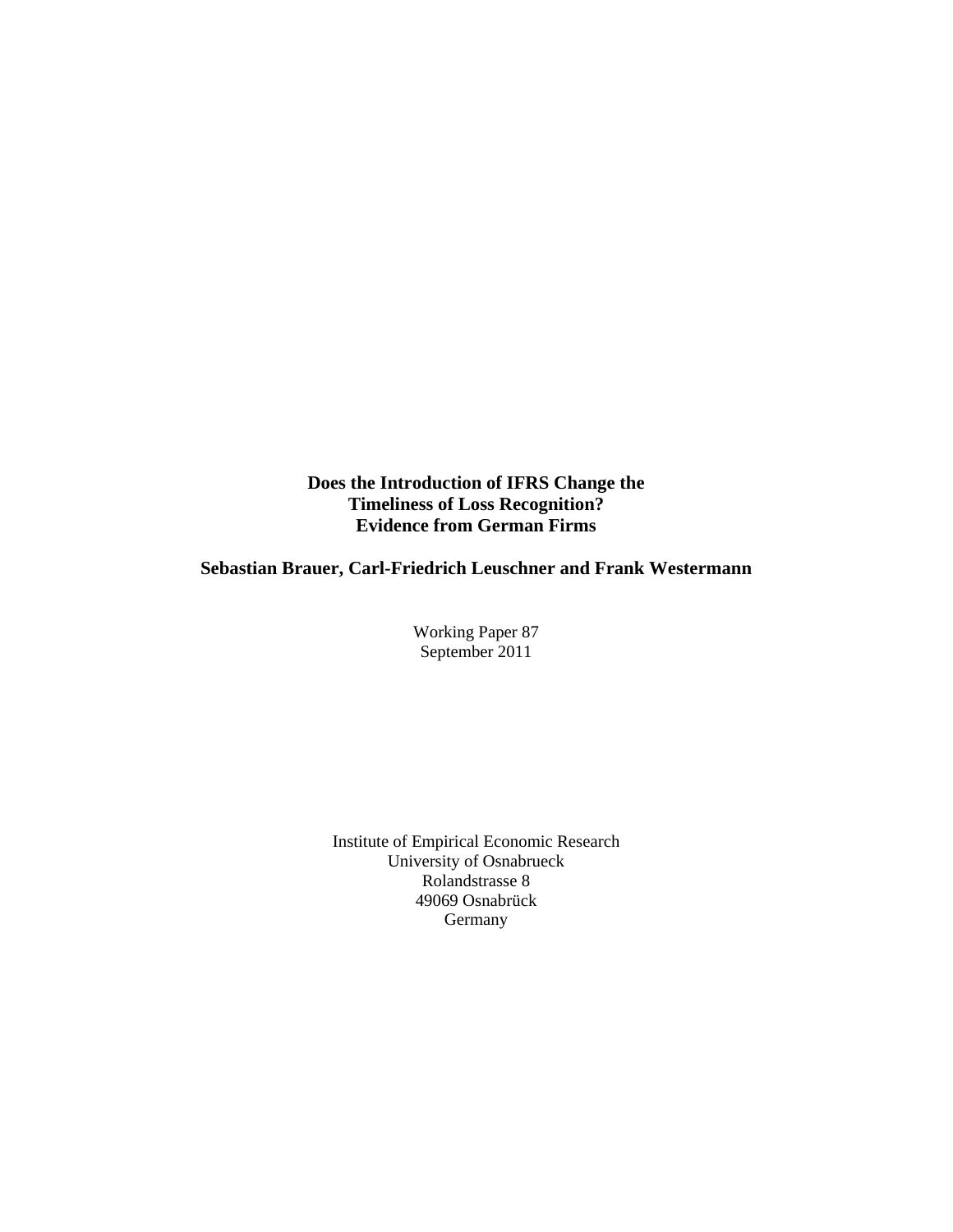# **Does the Introduction of IFRS Change the Timeliness of Loss Recognition? Evidence from German Firms**

Sebastian Brauer, Carl-Friedrich Leuschner and Frank Westermann

# **Abstract**

In this paper, we re-evaluate the hypothesis that the introduction of the IFRS has an impact on the timeliness of loss recognition. We test this hypothesis in a data set of public German firms that report according to German-GAAP and IFRS, respectively. The parallel use of the two accounting standards in Germany provides a unique opportunity to contribute to the academic discussion, as well as to the current policy debate on regulatory reform in Germany. Starting from the standard time series concept of conditional conservatism that was initially proposed by Basu (1997), we implement a wide range of test specifications, including (i) a threshold unitroot test specification; (ii) a multivariate approach to outlier detection and (iii) various forms of controlling for fixed effects. We do not find evidence that IFRS and German-GAAP firms differ with respect to their timeliness of loss recognition in any of these specifications - a result that appears surprising in light of the more prudent regulation in the German-GAAP, but is consistent with some earlier findings in the literature.

**JEL Classification:** M41, M48, C22, K22

**Keywords:** IFRS, German-GAAP, Timely loss recognition, Conservatism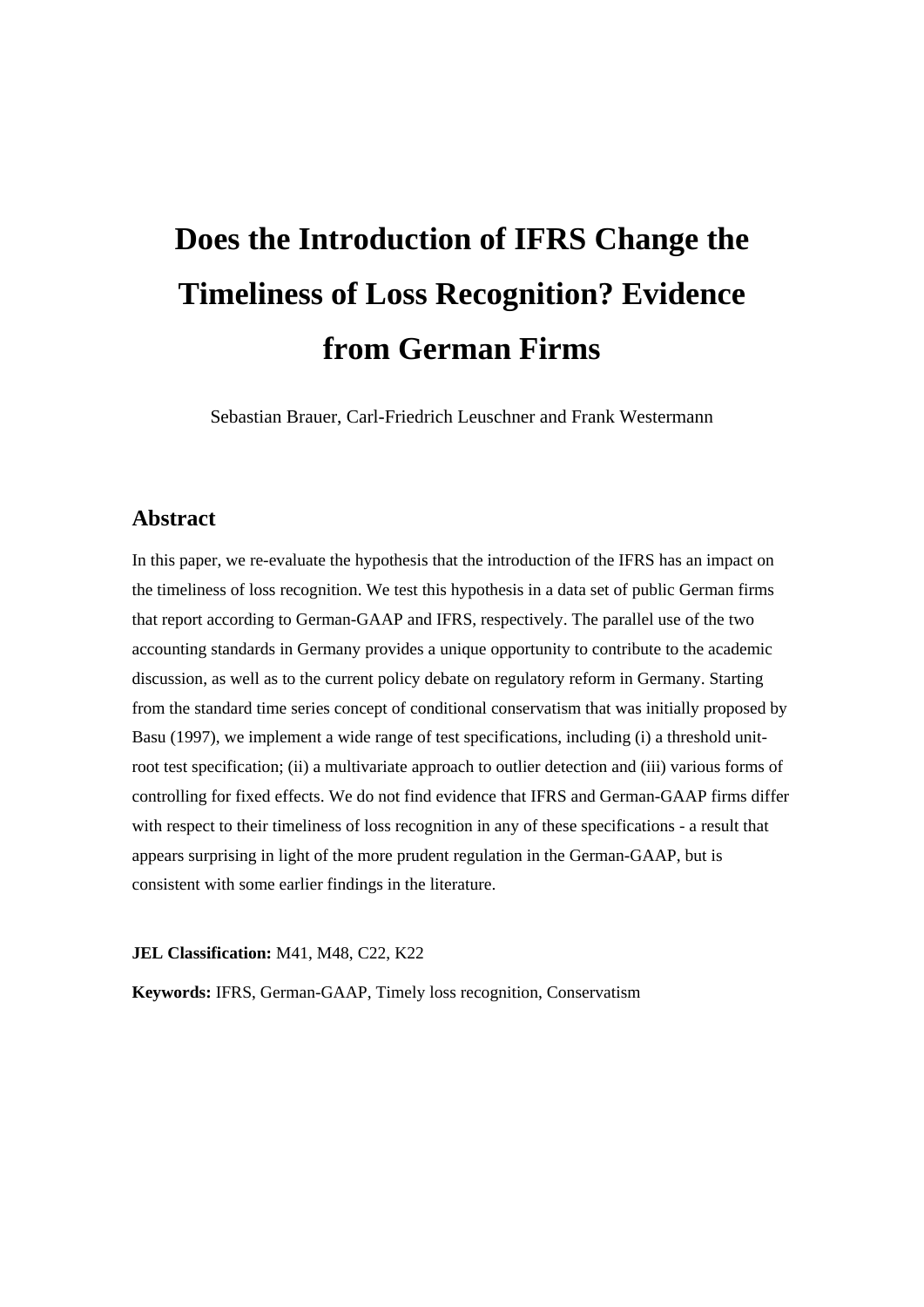## **1 Introduction**

A large body of literature in empirical accounting research has been analyzing the introduction of the international financial accounting standards (IFRS) in different countries, with a focus on timely loss recognition and conservatism. For Germany, Hung and Subramanyam (2007) have shown that firms reporting according to the German-GAAP have a higher emphasis on income smoothing, compared to firms who report according to the IFRS, pointing out the lower variability of net income and a lower book value of equity.<sup>1</sup> More recently, there has also been a debate in the field of economic policy, whether the introduction of the IFRS in Germany and other countries have led to less conservatism in accounting and thereby contributed to the instability of the economy and the severity of the 2008 financial crisis. The German council of economic advisors (Sachverstaendigenrat), for instance, has pointed out the pro-cyclical effects of fair-value accounting and called for stricter, and more prudent, regulation of financial institutions that apply the IFRS.<sup>2</sup> Other studies, including Laux and Leuz (2010) and Véron (2008) have argued that the IFRS played only a minor role in the financial crisis. They argue that fair value changes on bank income and regulatory capital, both in booms and busts, were quantitatively not large enough to have played an important role in the crisis.

While most empirical studies for Germany provide information on which set of accounting standards safeguards best against the incidence of negative shocks (unconditional conservatism), the focus in our paper is on *conditional conservatism*, i.e. the question of how firms react ex-post to an unanticipated exogenous shock to net income. We take a standard measure of conditional conservatism the timeliness of loss recognition, measured by the asymmetric persistence of positive and negative shocks - to re-evaluate the hypothesis that German-GAAP firms are more conservative. The asymmetric persistence is an important measure of prudence, because under the principle of conservatism, unanticipated losses should be written off quickly, while unanticipated gains would require a higher degree of verification. The delayed translation of positive shocks into the books renders them more persistent in the data.<sup>3</sup>

The parallel application of the IFRS<sup>4</sup> and German-GAAP among public firms gives us the oppor-

 $1$ Other related studies have compared different economies and their level of conservatism depending on the characteristics of law. A significant difference in the persistence of income between code-law countries and common-law countries has been documented in Bushman and Piotroski (2006); Gassen, Fuelbier and Sellhorn (2006); Giner and Rees (2001); Raonic, McLeay and Asimakopoulos (2004). In contrast to these studies Ding, Jeanjean and Stolowy (2005) show that the influence of culture has a larger impact on the differences between domestic GAAP and IFRS than the origin of law. Although a higher earnings quality is expected in common-law countries Ball, Robin and Wu (2003) and Ding et al. (2007) also show that the implementation of IFRS by itself does not increase quality and it has to be controlled for the strength of the endorsement process, corporate finance, taxation, and the incentives of management and auditors.

<sup>&</sup>lt;sup>2</sup>See the annual report 2008/9, Ziffern 257 to 300.

 $3$ Due to the concerns raised in Dietrich, Muller and Riedl (2007) we do not repeat the results from the more convential earnings-returns regression (Basu, 1997) here. Nevertheless, we also implemented this specification and it does not change the main conclusion of the paper.

<sup>&</sup>lt;sup>4</sup>The preparation of financial statements according to IFRS is obligatory for fiscal years beginning at 01/01/2005 for public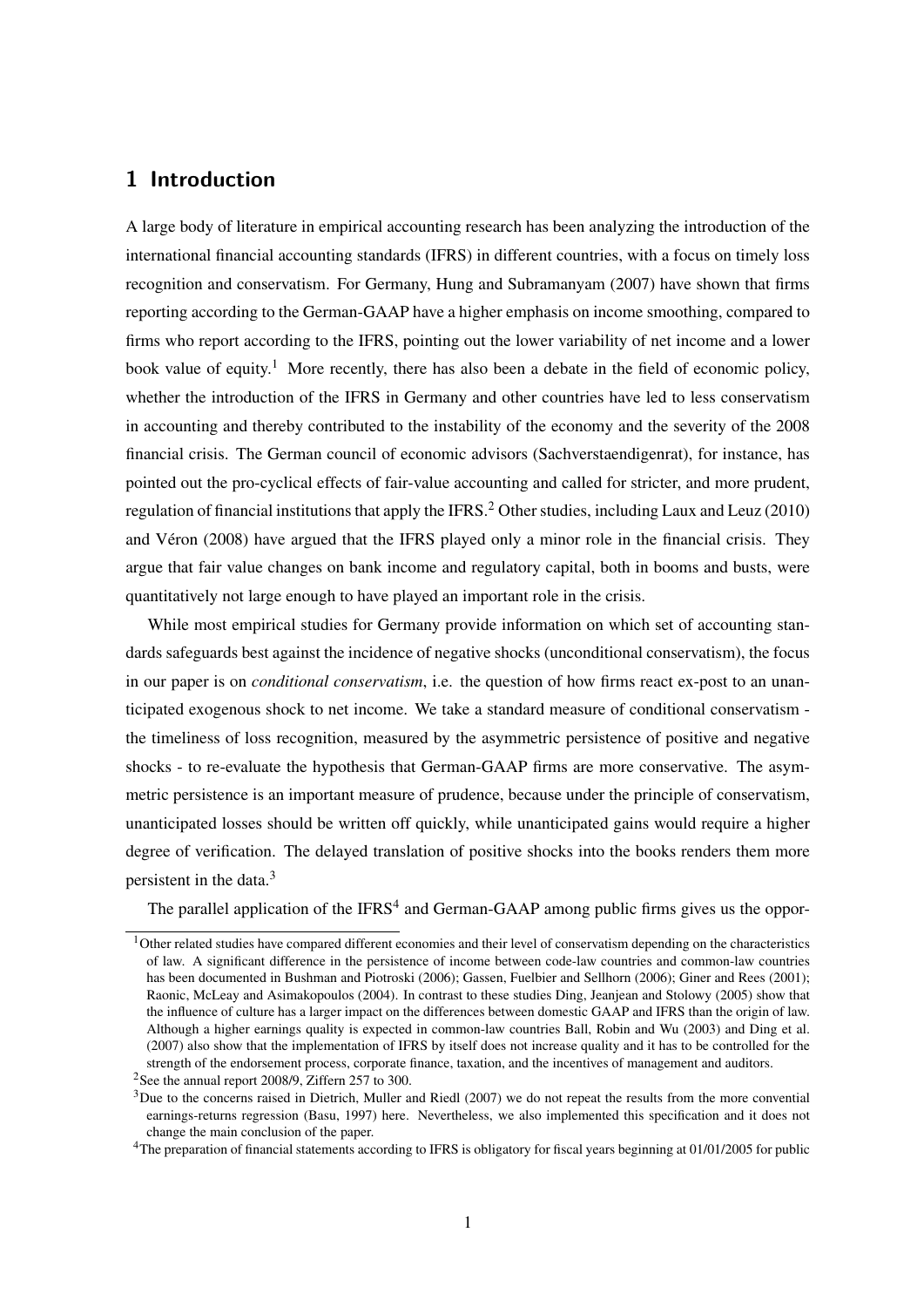tunity to assess the importance of accounting standards in a firm level data set, while controlling for various other influences, in cross section and over time. Our main empirical finding is that German-GAAP firms were *not* more conditionally conservative than IFRS firms over our sample period. In most regressions, the asymmetric persistence in our two sets of firms is not statistically different from each other. In some regressions, the IFRS are even found more conservative, i.e. they display a larger difference in the persistence of positive and negative shocks. Furthermore, there does not appear to exist a trend towards less conditional conservatism over time. The pre-IFRS period in Germany, for all firms, is not significantly different from the period after 1998, where firms gradually started to introduce the IFRS.

In our empirical analysis, we establish the main finding, using the time series specification for measuring conservatism that was first implemented in a seminal paper of Basu (1997). In order to test for robustness, we also performed an extensive sensitivity analysis: First, we apply an adjusted version of the Basu (1997) specification that uses *lagged levels* - rather than changes - as right hand side variable, similar to the threshold unit root test, developed by Enders and Granger (1998). In Brauer and Westermann (2010), we argue that this specification has several advantages, including a non-oscillating impulse response function to an unexpected shock in earnings and a return to a steady state in the long run.

Furthermore, we address the problems that are associated with the exclusion of outliers, by using the multivariate approach of Hadi (1994). We show that a careful outlier correction is very important in our data set. While the standard approach of excluding the 1% extreme observations appears insufficient to exclude all outliers, the exclusion of 5% extreme observations truncates too much from the initial scatter cloud of data points - in a non-random way that certainly affects the results of the subsequent regression analysis. The advantage of the Hadi (1994) approach is that the outliers are corrected, while leaving the original shape of the distribution unchanged, a property, we believe, might be important also in other firm level data sets.

Finally, in our panel regressions, we include either a common intercept, year and firm fixed effects, or apply the Arellano and Bond (1991) estimator that, by differencing all variables in a first stage, also controls for firm fixed effects. We find that these variations of the regression specification have in some cases a considerable quantitative impact on the results. However, we cannot provide empirical evidence that German-GAAP firms were more conditionally conservative than the group of IFRS firms, in any of the specifications that were analysed.

In the light of the conservative German-GAAP this is a rather surprising result. The historical cost accounting system of the German-GAAP has a strong emphasis on creditor protection, as the "Niederstwertprinzip" ensures that the lowest possible value is assigned to the asset. A possible ex-

firms with endorsement of EU-Directive 2002/1606/EC in Germany.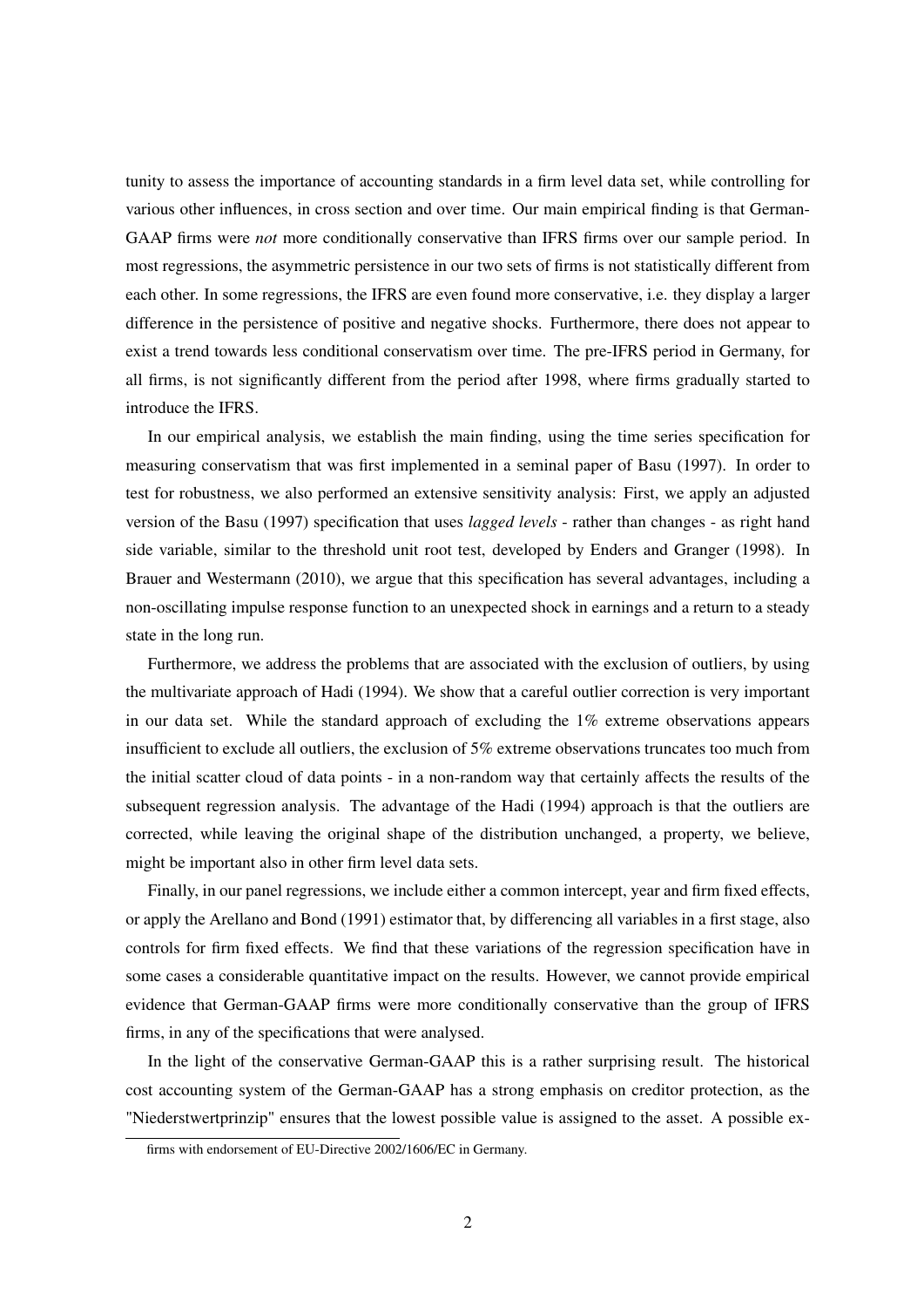planation for our findings is that these standards have already undergone substantial changes and have become increasingly similar in recent years. A new law to modernize the accounting standards in Germany, the *Bilanzrechtsmodernisierungsgesetz* (BilMoG), has just recently eliminated some remaining differences between the two standards, including the previously prohibited recognition of internally generated intangible assets, or the revaluation of assets above the value of the initial recognition. A discussion of the details of the differences between German-GAAP and IFRS is given in Hung and Subramanyam (2007). Our results also confirm some earlier findings for Germany. Gassen and Sellhorn (2006) addressed - among other issues - the timeliness of loss recognition in the two accounting systems in a related regression setup.<sup>5</sup> Our empirical analysis verifies these early results for a substantially larger sample and a wide range of reasonable alternative estimation procedures.

The following section 2 describes our data set. Section 3 points out the specification of time series tests capturing timeliness in loss recognition used in the study. Section 4 presents the results and Section 5 summarizes the conclusions of this paper.

# **2 The Data Set**



#### **2.1 Sample selection**

*Figure 1: Histogram of IFRS- and German-GAAP firm-years*

The data for our regression analysis are obtained from Worldscope and include firms that traded their shares at the Frankfurt stock exchange within the electronic trading platform Xetra. Data of banks, insurance companies, or other financial institutions are not included in the data set. This

<sup>5</sup>They use an earning-returns regression, as well as a time series regression of the levels of net income on their lagged levels, including a dummy variable for negative lagged values in each regression.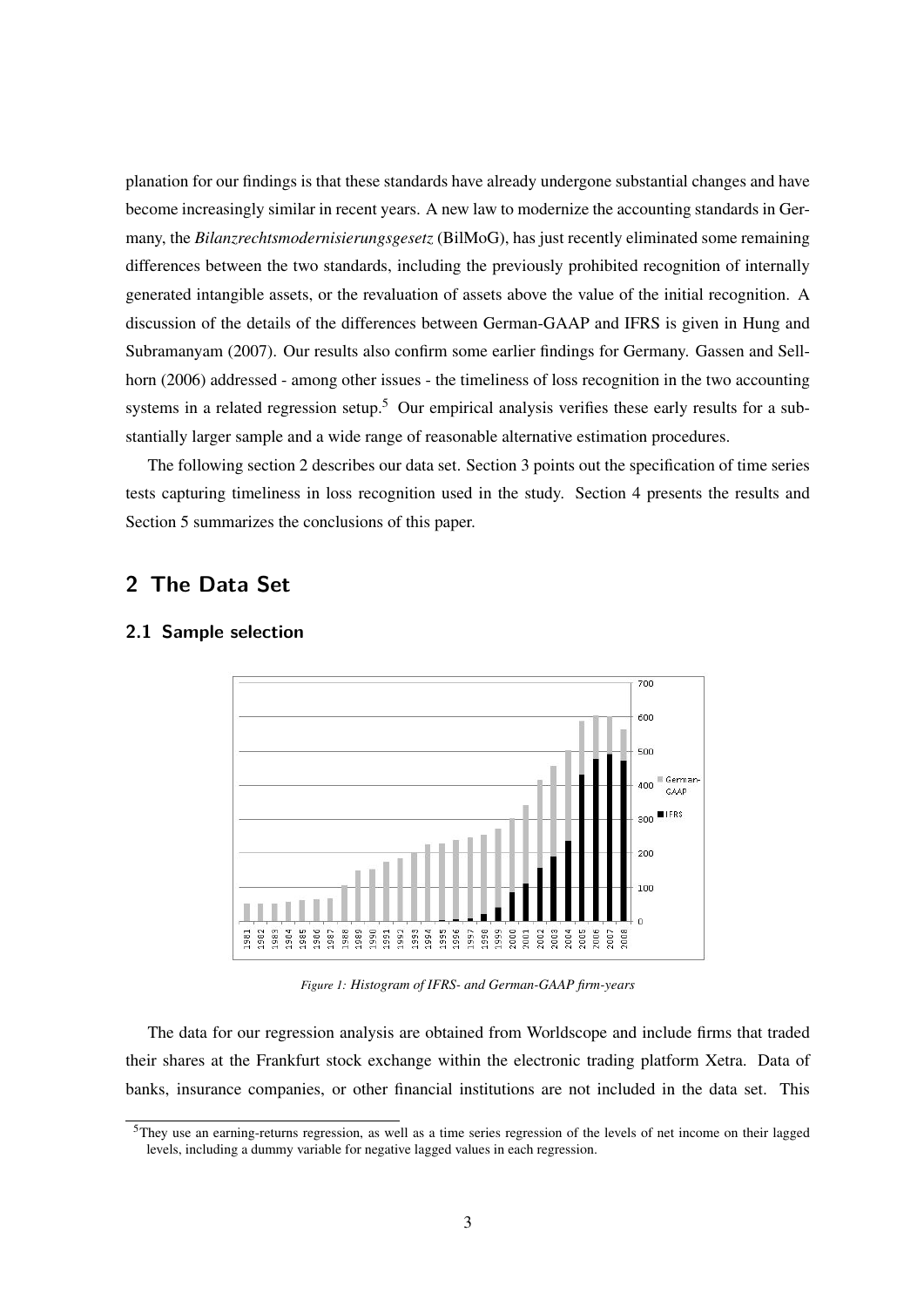selection leads to a sample of 758 firms that provide data for the period 1981 to 2008. Firm-years in which fiscal years are not 12 months are excluded, as well as firm-years with US-GAAP statements, i.e. financial statements that were not disclosed, or statements that could not be specified as prepared according to German-GAAP or IFRS. Other restrictions are not applied. German-GAAP statements that were prepared according to transitional provisions to the international standards are classified as German-GAAP firm-years. These restrictions lead to a sample of 7,199 firm-years of which 2,724 are IFRS firm-years and 4,475 are German-GAAP firm-years. The share of firms reporting according to the IFRS and German-GAAP in each year is shown in Figure 1. The share of firms reporting according to the IFRS increases continuously from year to year. The first observations of IFRS firm-years are available in 1995. Starting in 2005 the application of the IFRS became in principle mandatory for all firms. The number of observations of German-GAAP firms after 2005 mainly rely on the classification of financial statements that were prepared according to transitional provisions as German-GAAP firmyears. On the other hand, there is also a small sample of firms belonging to the Entry Standard of the Frankfurt stock exchange that is still allowed to disclose statements prepared according to German-GAAP after 2005. In the regression analysis, we classify these firms, who have not yet adopted the IFRS, as German-GAAP firms.

## **2.2 Outlier detection**

Due to possible errors in the data set, we conduct various forms of outlier correction. In a first pass, 1% of the extremes of the distribution of each variable are deleted from the analysis. We also repeated the analysis omitting 5% of the lower and upper end of the distribution. We also implement the multivariate outlier approach by Hadi (1992, 1994)<sup>6</sup> detecting outliers at a significance level of 1% as well as 5%. To illustrate the effects of the differences in outlier detection, the following figures display graphically the results of each of the two approaches.

Figure 2 demonstrates the effects of the standard outlier detection on the distributions of the dependent and independent variables in the regressions. Excluding 5% of the observations at the extremes, we find that the original scatter plot is now roughly transformed into a rectangle. Within this rectangle there appears to be a downward slope of concentrated data points, but a regression line cannot easily be placed and a significant correlation is harder to identify. In particular, the data points in the lower left quadrant of the graph are likely to have an inappropriately large impact on the slope. Although there are relatively few, they are far away from the regression line and will have a quite a large impact in a least square estimation of the coefficient.

The outlier detection by Hadi (1994), by contrast, results in a scatterplot where a negative cor-

<sup>&</sup>lt;sup>6</sup>In the following, we refer to this approach as Hadi (1994).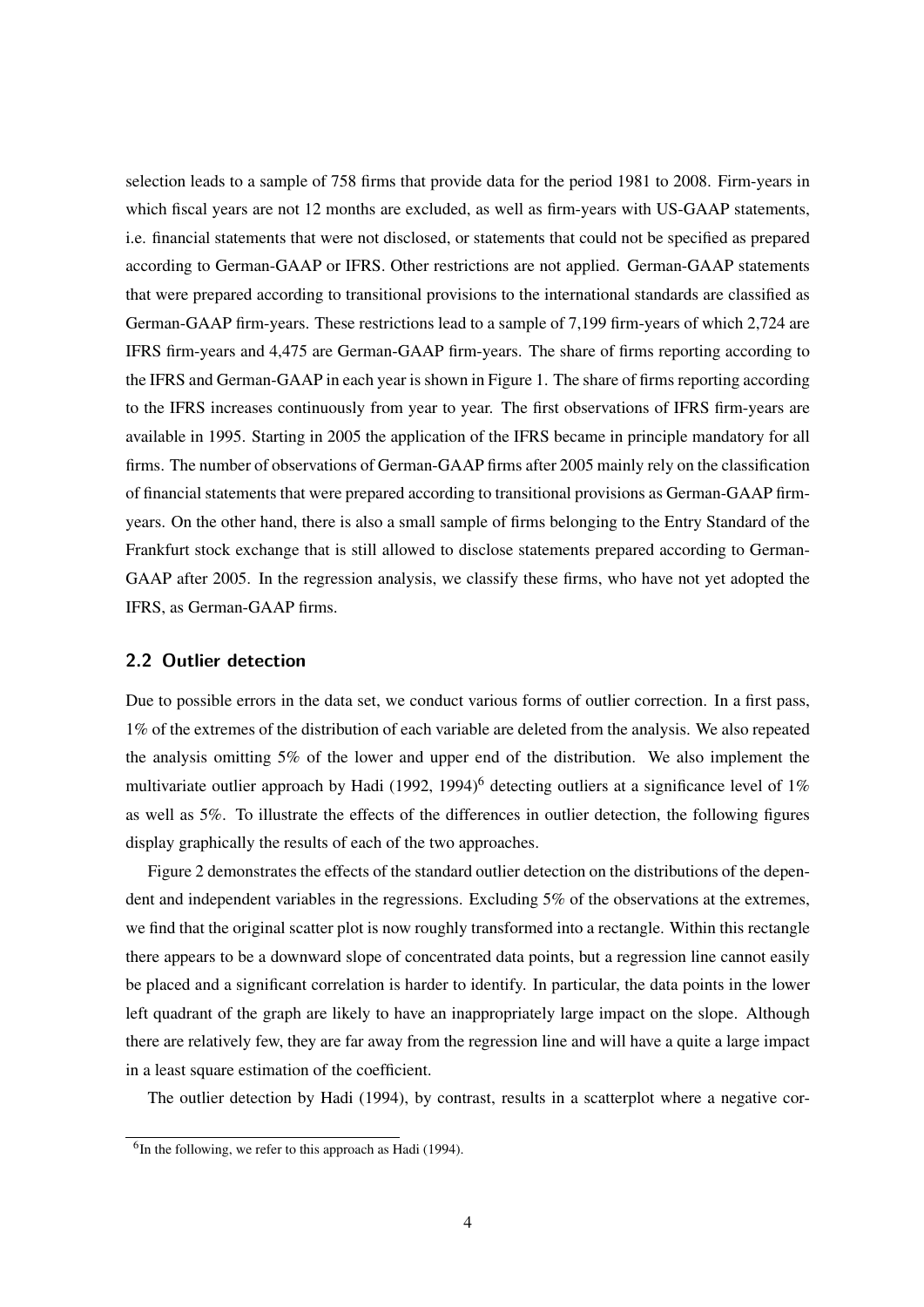

*Figure 2: Exclusion of 5% of observations at the lower and upper end of the distribution of* ∆*NI<sup>t</sup> and NIt*−<sup>1</sup>

relation of both variables is directly observable, as shown in Figure  $3.7$  From the visual inspection, the multivariate outlier correction is clearly the better solution in our data set. As a wide range of literature, including the Basu (1997) paper, uses the exclusion of 1% and 5% extreme observations, we report the results for both approaches in the subsequent analysis.



*Figure 3: Outlier detection by Hadi (1994) at a significance level of 5%*

# **3 Methodology**

The time series model specifications in Basu (1997) and Ball and Shivakumar (2005) that distinguish between transitory and persistent components of accounting income have been used in a large body of literature on the timeliness of loss recognition over the past decade. Economic income is assumed

 $<sup>7</sup>$ Alternatively, an additional analysis is performed using both procedures of outlier detection on raw financial data directly</sup> taken out of the database that has not been standardized in contrast to outlier detection of variables that are adjusted for regressions. Again, results remain unchanged.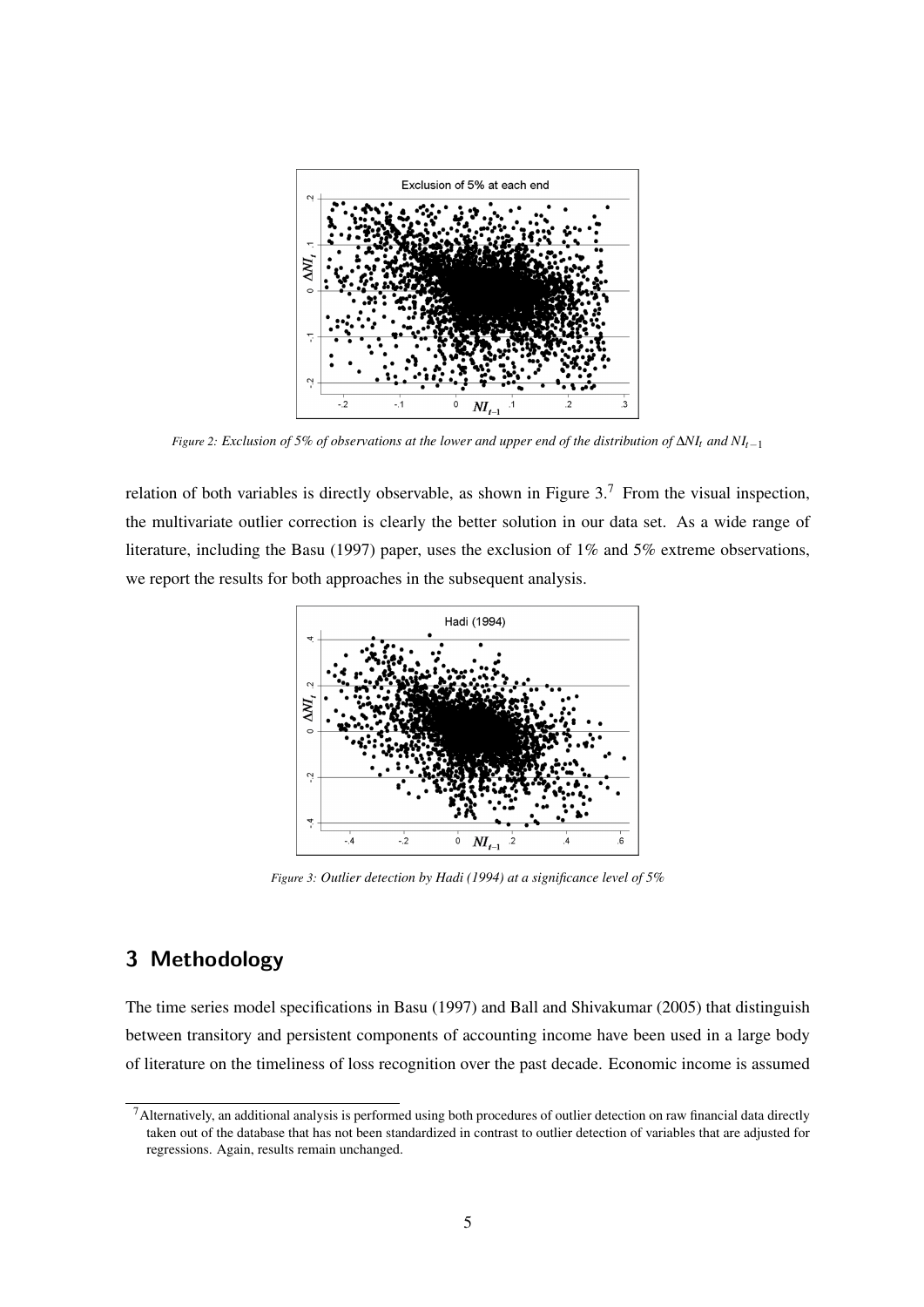to be completely transitory and independent of prior periods, whereas accounting income depends on prior periods trough the delayed translation into the accounts (Ball, Robin and Wu, 2003; Ball and Shivakumar, 2005). The literature has therefore aimed to document that under conservative behavior, negative changes in income are more transitory than positive changes.

The regression specification used in Ball and Shivakumar (2005) is:

$$
\Delta NI_{i,t} = \alpha_0 + \alpha_1 D_{i,t-1} + \alpha_2 \Delta NI_{i,t-1} + \alpha_3 D_{i,t-1} * \Delta NI_{i,t-1} + \varepsilon_{i,t},
$$
\n(1)

where  $NI_{i,t}$  is net income standardized with total assets from  $t - 1$ ,  $\Delta NI_{i,t-1}$  is the change in net income, and  $D_{i,t-1}$  is a dummy variable that indicates whether the lagged changes are positive or negative. The standard interpretation is the following:  $\alpha_2 = 0$  if deferred recognition of economic gains in accounting income leads to *persistence* of positive income shocks. Furthermore,  $\alpha_2 + \alpha_3 < 0$ if economic losses are transitory components in accounting income. Concerning conservatism,  $\alpha_3 < 0$ , if losses are recognized more timely in accounting income than gains.

In addition to this standard setup, we also estimate a related regression specification suggested in Brauer and Westermann (2010), that is based on a threshold unit root test specification of Enders and Granger (1998):

$$
\Delta NI_{i,t} = \beta_0 + \beta_1 D_{i,t-1} + \beta_2 NI_{i,t-1} + \beta_3 D_{i,t-1} * NI_{i,t-1} + \varepsilon_{i,t}.
$$
 (2)

Brauer and Westermann (2010) argue that the estimation of the coefficients  $\beta_2$  and  $\beta_3$  in regression 2 has several benefits compared to the estimation of  $\alpha_2$  and  $\alpha_3$  in the specification 1. In particular, a negative coefficient on the betas would imply a smooth (non-oscillating) impulse-response pattern after an unanticipated change in net income. The larger  $\beta$ , the faster is the reversion to the mean. If  $\beta_2+\beta_3$  is equal to zero, negative changes in income would be persistent. If  $\beta_2+\beta_3 < 0$  it would imply that in the long run the persistence of negative shocks would actually be equal to zero. Vice versa, positive income gains would be persistent if  $\beta_2 = 0$  and transitory if  $\beta_2 < 0$ . Finally, losses would be recognized more timely than gains if  $\beta_3 < 0$ .

An important component in the two regressions is also the constant  $\alpha_0$  resp.  $\beta_0$ . Although most papers estimate the constant as a pooled intercept, the F-Statistics in our analysis indicate the need for firm level fixed effects in all regressions. In all tables, we therefore report the estimate of the intercept alternatively in the form of a pooled constant, as joint firm/year fixed effect, or by using the Arellano and Bond (1991) systems estimator, that differences all data in the first step and therefore reduces the problem of firm specific constants. The random effects model, on the other hand, was rejected by the Hausman (1978) specification test in all cases.<sup>8</sup>

<sup>8</sup>The appropriate estimation procedure for an dynamic panel data model is the generalized method of moments (GMM) if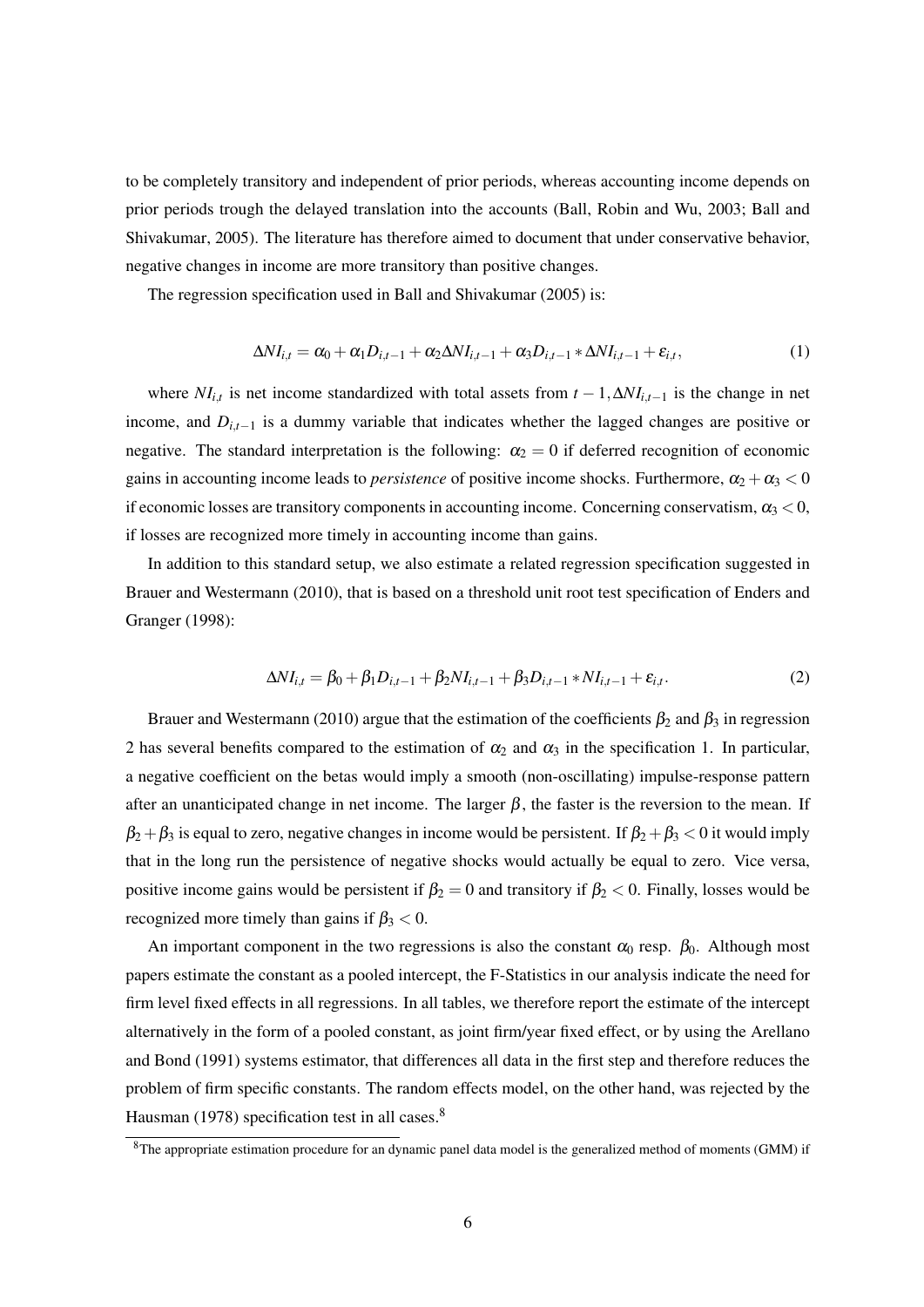As a last step, we now need to split the regression into two parts, by adding another dummy variable that indicates whether firm-years are IFRS or German-GAAP firm-years. In regressions 3 and 4 this dummy variable is denoted by *DS<sup>i</sup>* :

$$
\Delta NI_{i,t} = \alpha_0 + \alpha_1 D_{i,t-1} + \alpha_2 \Delta NI_{i,t-1} + \alpha_3 D_{i,t-1} * \Delta NI_{i,t-1} + \alpha_4 DS_i + \n\alpha_5 DS_i * D_{i,t-1} + \alpha_6 DS_i * \Delta NI_{i,t-1} + \alpha_7 DS_i * D_{i,t-1} * \Delta NI_{i,t-1} + \varepsilon_{i,t}
$$
\n(3)

and

$$
\Delta NI_{i,t} = \beta_0 + \beta_1 D_{i,t-1} + \beta_2 NI_{i,t-1} + \beta_3 D_{i,t-1} * NI_{i,t-1} + \beta_4 DS_i + \n\beta_5 DS_i * D_{i,t-1} + \beta_6 DS_i * NI_{i,t-1} + \beta_7 DS_i * D_{i,t-1} * NI_{i,t-1} + \varepsilon_{i,t}.
$$
\n(4)

In each of the following sections, we will focus on these dummy variables and will report whether there exists a difference in the timeliness of earnings between the two subgroups of firms. Table 1 gives an overview of the main hypothesis that can be tested in this regression setup:

| $\alpha_2=0$<br>$\beta_2=0$                     | $H_0$ : positive changes in income are persistent for IFRS                               |
|-------------------------------------------------|------------------------------------------------------------------------------------------|
|                                                 |                                                                                          |
| $\alpha_2 + \alpha_3 = 0$                       | $H_0$ : negative changes in income are persistent for IFRS                               |
| $\beta_2 + \beta_3 = 0$                         |                                                                                          |
| $\alpha_2 + \alpha_6 = 0$                       | $H_0$ : positive changes in income are persistent for German-GAAP                        |
| $\beta_2 + \beta_6 = 0$                         |                                                                                          |
| $\alpha_2 + \alpha_3 + \alpha_6 + \alpha_7 = 0$ | $H0$ : negative changes in income are persistent for German-GAAP                         |
| $\beta_2 + \beta_3 + \beta_6 + \beta_7 = 0$     |                                                                                          |
| $\alpha_3=0$                                    |                                                                                          |
| $\beta_3=0$                                     | $H_0$ : positive and negative shocks have the same degree of persistence for IFRS        |
| $\alpha_3 + \alpha_7 = 0$                       |                                                                                          |
| $\beta_3 + \beta_7 = 0$                         | $H_0$ : positive and negative shocks have the same degree of persistence for German-GAAP |
| $\alpha_6=0$                                    |                                                                                          |
| $\beta_6=0$                                     | $H0$ : the persistence of positive shocks is the same for IFRS and German-GAAP           |
| $\alpha_7=0$                                    |                                                                                          |
| $\beta_7=0$                                     | $H_0$ : the persistence of negative shocks is the same for IFRS and German-GAAP          |

*Table 1: Overview of the main hypotheses*

## **4 Results**

This section reports the differences of the timeliness in loss recognition for public firms, preparing financial statements according to German-GAAP or IFRS. We compare the two time series models for estimating timeliness in loss recognition that we discussed above. In all subsequent regression tables, we show twelve different specifications: the columns (1-6) in each table use standard 1% outlier criterion and columns, while columns (7-12) use the Hadi (1994) multivariate outlier correction.

the residuals of an OLS estimation are affected by serial correlation and heteroskedasticity (Baltagi, 2008). We test for both biases by performing a Bhargava, Franzini and Narendranathan (1982) test for serial correlation in panel data and the White (1980) test for heteroskedasticity, and we find that our results are not influenced in all cases.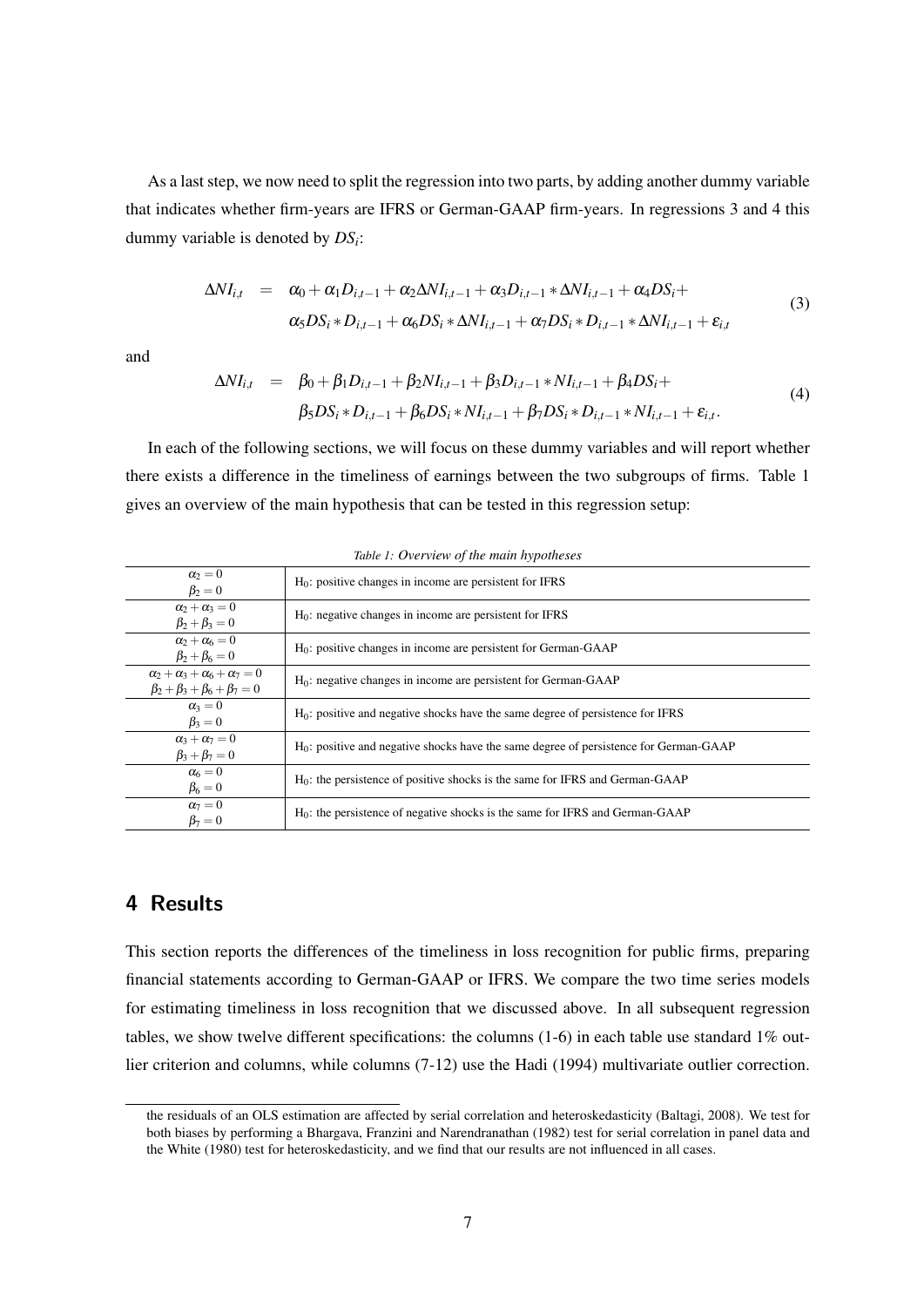Among each set we distinguish between data sets that include extraordinary items (columns 1-3 and 7-9) and data sets where these extraordinary items were excluded (columns 4-6 and 10-12). Finally, for each data set, we run three regressions - *(i)* consistent with most of the literature, without including firm fixed effects (in regressions (1), (4), (7), and (10)), *(ii)* we include firms and year fixed effects (in regressions (2), (5), (8), and (11) and (*iii*) we use the Arellano and Bond estimator, that takes account of fixed effects by differencing the data set in a first step (in regressions (3), (6), (9), and (12)).

In each of the following tables, we will typically consider the regressions (8) and (9) as our benchmark regressions. These regressions exclude extraordinary items in income, correct for outliers, using the Hadi (1994) approach, and include fixed effects. The other regressions serve as robustness tests and will be referred to only when we observe differences for the main result.

## **4.1 The original Basu (1997) Specification**

Our first regression specification follows the main papers in the literature, estimating equation 3. The focus of interest is certainly the coefficient  $\alpha_7$  that measures the difference in the persistence of negative shocks between the two firm groups that are reporting according to the IFRS and German-GAAP, respectively. In order to evaluate the overall plausibility of the regression, we will also interpret the different hypothesis that are summarized in table 1.

Table 2 presents the results of our first set of regressions. Among the various options of controlling for fixed effects, we consider regressions  $(8)$ ,  $(9)$ ,  $(11)$ , and  $(12)$  the most relevant, as the F-statistics indicate the significance of the fixed effects. Our first result gives mixed evidence on the persistence of positive shocks for IFRS firms. While the regressions with a common intercept and those with firm and year fixed effects indicate that positive shocks are transitory (a significant coefficient on  $\alpha_2$ ), the Arellano and Bond (1991) estimate cannot reject the null of a persistent positive shock. On the other hand, negative shocks, as indicated by the sum of  $\alpha_2$  and  $\alpha_3$  are always clearly transitory in all specifications - a result that is quite familiar from the literature, both for positive and for negative shocks. For German-GAAP firms, both positive and negative shocks are transitory, as indicated by the sum of  $\alpha_2$  and  $\alpha_6$ , as well as the sum of  $\alpha_2$ ,  $\alpha_3$ ,  $\alpha_6$ , and  $\alpha_7$ , with a minor exception of regression (9), where the null of persistence of negative shocks cannot be rejected in our data set.

Among the set of IFRS firms, the coefficient  $\alpha_3$  indicates the difference between positive and negative shocks, which is statistically significant and suggests, that the firms are characterized by conditional conservatism, incorporating negative shocks more quickly than positive shocks in their balance sheets. Among the German-GAAP firms, it is interesting that this observation is far less clear as coefficients  $\alpha_3$  plus  $\alpha_7$  are significant only in regression (10), but none of the other regression specifications. This would imply that IFRS firms are more conditionally conservative than the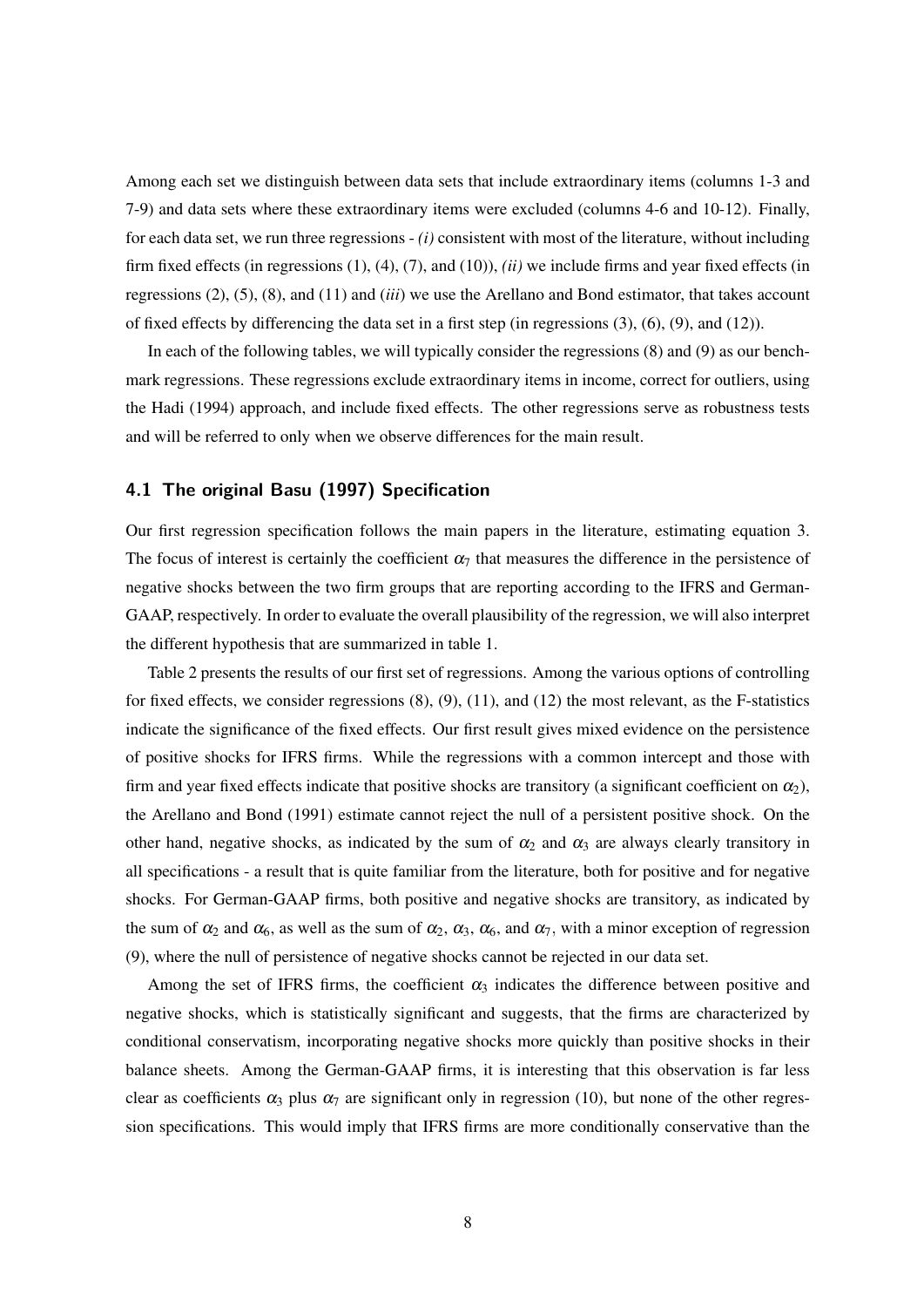| $\Delta N I_{i,t} = \alpha_0 + \alpha_1 D_{i,t-1} + \alpha_2 \Delta N I_{i,t-1} + \alpha_3 D_{i,t-1} * \Delta N I_t$                                                                                                                                                                 |            |                    |                                   |                                                                                                                                                                                                                                                                                                                                                              | $a_{t-1} + \alpha_4 DS_i + \alpha_5 DS_i * D_{i,t-1} + \alpha_6 DS_i * \Delta NI_{i,t-1} + \alpha_7 DS_i * D_{i,t-1} * \Delta NI_{i,t-1} + \varepsilon_{i,t-1}$ |                                                                                                                                                                                                                                                                                                                                                                                                                 |                                                                                                                             |                                                                                                                                                                                      |                                                                                                                                                                                                                                                                                                      |                                                                                      |                                                                                                                                                                                                                                                                                                                            |                                                                                                                                                                                                                                                                         |
|--------------------------------------------------------------------------------------------------------------------------------------------------------------------------------------------------------------------------------------------------------------------------------------|------------|--------------------|-----------------------------------|--------------------------------------------------------------------------------------------------------------------------------------------------------------------------------------------------------------------------------------------------------------------------------------------------------------------------------------------------------------|-----------------------------------------------------------------------------------------------------------------------------------------------------------------|-----------------------------------------------------------------------------------------------------------------------------------------------------------------------------------------------------------------------------------------------------------------------------------------------------------------------------------------------------------------------------------------------------------------|-----------------------------------------------------------------------------------------------------------------------------|--------------------------------------------------------------------------------------------------------------------------------------------------------------------------------------|------------------------------------------------------------------------------------------------------------------------------------------------------------------------------------------------------------------------------------------------------------------------------------------------------|--------------------------------------------------------------------------------------|----------------------------------------------------------------------------------------------------------------------------------------------------------------------------------------------------------------------------------------------------------------------------------------------------------------------------|-------------------------------------------------------------------------------------------------------------------------------------------------------------------------------------------------------------------------------------------------------------------------|
|                                                                                                                                                                                                                                                                                      |            | $\Delta$ $X_{i.i}$ |                                   |                                                                                                                                                                                                                                                                                                                                                              | $\Delta NI_{i,t}$                                                                                                                                               |                                                                                                                                                                                                                                                                                                                                                                                                                 |                                                                                                                             | $\Delta X H_i$                                                                                                                                                                       |                                                                                                                                                                                                                                                                                                      |                                                                                      | $\Delta V H_{iJ}$                                                                                                                                                                                                                                                                                                          |                                                                                                                                                                                                                                                                         |
|                                                                                                                                                                                                                                                                                      |            | FIYR               | A <sub>B</sub>                    |                                                                                                                                                                                                                                                                                                                                                              | <b>FIYR</b>                                                                                                                                                     | AB                                                                                                                                                                                                                                                                                                                                                                                                              |                                                                                                                             | <b>FIYR</b>                                                                                                                                                                          | AB                                                                                                                                                                                                                                                                                                   |                                                                                      | <b>FIYR</b>                                                                                                                                                                                                                                                                                                                | A <sub>B</sub>                                                                                                                                                                                                                                                          |
|                                                                                                                                                                                                                                                                                      |            | $\sim$             | $\mathfrak{S}$                    |                                                                                                                                                                                                                                                                                                                                                              | $\overline{6}$                                                                                                                                                  | $\circ$                                                                                                                                                                                                                                                                                                                                                                                                         |                                                                                                                             | $\infty$                                                                                                                                                                             | $\circ$                                                                                                                                                                                                                                                                                              | $\overline{10}$                                                                      | $\equiv$                                                                                                                                                                                                                                                                                                                   | 12                                                                                                                                                                                                                                                                      |
| $\delta$                                                                                                                                                                                                                                                                             | 0.001      | 0.008              |                                   | 0.001                                                                                                                                                                                                                                                                                                                                                        | 0.008                                                                                                                                                           |                                                                                                                                                                                                                                                                                                                                                                                                                 | 0.001                                                                                                                       | 0.009                                                                                                                                                                                |                                                                                                                                                                                                                                                                                                      | 0.002                                                                                | 0.015                                                                                                                                                                                                                                                                                                                      |                                                                                                                                                                                                                                                                         |
|                                                                                                                                                                                                                                                                                      | (0.39)     | (0.79)             | $\mathbb{C}$                      |                                                                                                                                                                                                                                                                                                                                                              | $(-0.61)$                                                                                                                                                       | $\mathbb{C}$                                                                                                                                                                                                                                                                                                                                                                                                    | $-0.18$                                                                                                                     | (1.02)                                                                                                                                                                               | $\mathbb{C}$                                                                                                                                                                                                                                                                                         |                                                                                      | $-1.16$                                                                                                                                                                                                                                                                                                                    | $\widehat{\mathbb{C}}$                                                                                                                                                                                                                                                  |
| $\alpha_1D_{i,t-1}$                                                                                                                                                                                                                                                                  | $-0.021$   | $-0.018$           | $-0.005$                          |                                                                                                                                                                                                                                                                                                                                                              |                                                                                                                                                                 | 0.021                                                                                                                                                                                                                                                                                                                                                                                                           |                                                                                                                             | 0.008                                                                                                                                                                                |                                                                                                                                                                                                                                                                                                      |                                                                                      |                                                                                                                                                                                                                                                                                                                            |                                                                                                                                                                                                                                                                         |
|                                                                                                                                                                                                                                                                                      | $(-3.26)$  | $(-2.95)$          | $(4.0-)$                          | $\begin{array}{l} (0.24) \\ 0.015 \\ -0.18 \\ 0.18 \\ \hline \end{array} \begin{array}{l} (0.24) \\ (1.018) \\ (-0.19) \\ (-0.19) \\ (-0.003) \\ (-0.003) \\ (-0.003) \\ (-0.11) \\ (-0.003) \\ (-0.003) \\ (-0.003) \\ (-0.003) \\ (-0.003) \\ (-0.003) \\ (-0.003) \\ (-0.003) \\ (-0.003) \\ (-0.003) \\ (-0.003) \\ (-0.003) \\ (-0.003) \\ (-0.003) \\$ | $-0.013$<br>$(-2.08)$<br>$-0.220$                                                                                                                               | $\begin{array}{l} \textbf{.338} \\ \textbf{.339} \\ \textbf{-.41} \\ \textbf{-.42} \\ \textbf{.54} \\ \textbf{.65} \\ \textbf{.73} \\ \textbf{.85} \\ \textbf{.91} \\ \textbf{.11} \\ \textbf{.12} \\ \textbf{.13} \\ \textbf{.14} \\ \textbf{.15} \\ \textbf{.16} \\ \textbf{.17} \\ \textbf{.18} \\ \textbf{.12} \\ \textbf{.13} \\ \textbf{.14} \\ \textbf{.15} \\ \textbf{.16} \\ \textbf{.17} \\ \textbf{$ | $-0.011$<br>$-2.22$<br>$-1.49$<br>$-0.133$<br>$-1.83$<br>$-1.83$<br>$-1.83$<br>$-0.001$<br>$-0.001$<br>$-0.001$<br>$-0.001$ |                                                                                                                                                                                      | $\begin{array}{l} 0.004 \\ -0.42 \\ 0.023 \\ 0.024 \\ 0.004 \\ 0.004 \\ 0.005 \\ 0.005 \\ 0.005 \\ 0.005 \\ 0.005 \\ 0.005 \\ 0.005 \\ 0.005 \\ 0.005 \\ 0.005 \\ 0.005 \\ 0.005 \\ 0.005 \\ 0.005 \\ 0.005 \\ 0.005 \\ 0.005 \\ 0.005 \\ 0.005 \\ 0.005 \\ 0.005 \\ 0.005 \\ 0.005 \\ 0.005 \\ 0.0$ | $(-0.82)$<br>$-0.005$<br>$(-1.24)$<br>$-0.167$<br>$(-3.67)$<br>$-0.162$<br>$(-2.07)$ | $\begin{array}{l} 0.003 \\ -0.71) \\ -0.150 \\ -0.337 \\ -0.337 \\ -0.001 \\ -0.000 \\ -0.006 \\ -0.005 \\ -0.095 \\ -0.095 \\ -0.0095 \\ -0.0095 \\ -0.0009 \\ -0.0009 \\ -0.0009 \\ -0.0009 \\ -0.0009 \\ -0.0009 \\ -0.0009 \\ -0.0009 \\ -0.0009 \\ -0.0009 \\ -0.0009 \\ -0.0009 \\ -0.0009 \\ -0.0009 \\ -0.0009 \\$ | $\begin{array}{l} 0.003\\ -0.37)\\ 0.62\\ 0.04\\ 1.2\\ 0.003\\ 0.003\\ 0.003\\ 0.003\\ 0.003\\ 0.003\\ 0.003\\ 0.003\\ 0.003\\ 0.003\\ 0.003\\ 0.004\\ 0.004\\ 0.004\\ 0.004\\ 0.004\\ 0.004\\ 0.004\\ 0.004\\ 0.004\\ 0.004\\ 0.004\\ 0.004\\ 0.004\\ 0.004\\ 0.004\\$ |
| $\alpha_2\Delta NI_{i,t-1}$                                                                                                                                                                                                                                                          | $-0.161$   | $-0.204$           | $-0.003$                          |                                                                                                                                                                                                                                                                                                                                                              |                                                                                                                                                                 |                                                                                                                                                                                                                                                                                                                                                                                                                 |                                                                                                                             |                                                                                                                                                                                      |                                                                                                                                                                                                                                                                                                      |                                                                                      |                                                                                                                                                                                                                                                                                                                            |                                                                                                                                                                                                                                                                         |
|                                                                                                                                                                                                                                                                                      | $(-3.45)$  | $(-3.14)$          | $(-0.03)$                         |                                                                                                                                                                                                                                                                                                                                                              | $(-2.80)$<br>-0.236                                                                                                                                             |                                                                                                                                                                                                                                                                                                                                                                                                                 |                                                                                                                             | $\begin{array}{l} (-1.50) \\ -0.178 \\ -0.206 \\ -0.206 \\ -0.004 \\ 0.001 \\ -0.005 \\ -0.005 \\ -0.005 \\ -0.005 \\ -0.007 \\ -0.004 \\ -0.005 \\ -0.079 \\ -0.079 \\ \end{array}$ |                                                                                                                                                                                                                                                                                                      |                                                                                      |                                                                                                                                                                                                                                                                                                                            |                                                                                                                                                                                                                                                                         |
| $\alpha_3D_{i,t-1}*\Delta NI_{i,t-1}$                                                                                                                                                                                                                                                | $-0.156$   | $-0.264$           |                                   |                                                                                                                                                                                                                                                                                                                                                              |                                                                                                                                                                 |                                                                                                                                                                                                                                                                                                                                                                                                                 |                                                                                                                             |                                                                                                                                                                                      |                                                                                                                                                                                                                                                                                                      |                                                                                      |                                                                                                                                                                                                                                                                                                                            |                                                                                                                                                                                                                                                                         |
|                                                                                                                                                                                                                                                                                      | $(-1.87)$  | $(-2.25)$          | $-0.411$<br>$(-2.54)$<br>$-0.004$ |                                                                                                                                                                                                                                                                                                                                                              | $(-1.59)$<br>0.001                                                                                                                                              |                                                                                                                                                                                                                                                                                                                                                                                                                 |                                                                                                                             |                                                                                                                                                                                      |                                                                                                                                                                                                                                                                                                      |                                                                                      |                                                                                                                                                                                                                                                                                                                            |                                                                                                                                                                                                                                                                         |
| $\alpha_4DS_i$                                                                                                                                                                                                                                                                       | 0.004      | 0.006              |                                   |                                                                                                                                                                                                                                                                                                                                                              |                                                                                                                                                                 |                                                                                                                                                                                                                                                                                                                                                                                                                 |                                                                                                                             |                                                                                                                                                                                      |                                                                                                                                                                                                                                                                                                      |                                                                                      |                                                                                                                                                                                                                                                                                                                            |                                                                                                                                                                                                                                                                         |
|                                                                                                                                                                                                                                                                                      | (0.91)     | (0.80)             |                                   |                                                                                                                                                                                                                                                                                                                                                              | $(0.17)$<br>$-0.002$                                                                                                                                            |                                                                                                                                                                                                                                                                                                                                                                                                                 |                                                                                                                             |                                                                                                                                                                                      |                                                                                                                                                                                                                                                                                                      | $(0.91)$<br>$-0.004$<br>$(-0.82)$<br>$-0.030$                                        |                                                                                                                                                                                                                                                                                                                            |                                                                                                                                                                                                                                                                         |
| $\alpha_5 DS_i * D_{i,t-1}$                                                                                                                                                                                                                                                          | 0.004      | 0.001              |                                   |                                                                                                                                                                                                                                                                                                                                                              |                                                                                                                                                                 |                                                                                                                                                                                                                                                                                                                                                                                                                 |                                                                                                                             |                                                                                                                                                                                      |                                                                                                                                                                                                                                                                                                      |                                                                                      |                                                                                                                                                                                                                                                                                                                            |                                                                                                                                                                                                                                                                         |
|                                                                                                                                                                                                                                                                                      | (0.51)     | (0.10)             | $(0.26)$<br>$(0.009)$             |                                                                                                                                                                                                                                                                                                                                                              | $(-0.32)$<br>$-0.161$                                                                                                                                           |                                                                                                                                                                                                                                                                                                                                                                                                                 |                                                                                                                             |                                                                                                                                                                                      |                                                                                                                                                                                                                                                                                                      |                                                                                      |                                                                                                                                                                                                                                                                                                                            |                                                                                                                                                                                                                                                                         |
| $\alpha_6 DS_i * \Delta NI_{i,t-1}$                                                                                                                                                                                                                                                  | $-0.133$   | $-0.172$           | $-0.300$                          |                                                                                                                                                                                                                                                                                                                                                              |                                                                                                                                                                 |                                                                                                                                                                                                                                                                                                                                                                                                                 |                                                                                                                             |                                                                                                                                                                                      |                                                                                                                                                                                                                                                                                                      |                                                                                      |                                                                                                                                                                                                                                                                                                                            |                                                                                                                                                                                                                                                                         |
|                                                                                                                                                                                                                                                                                      | $(-1.60)$  | $(-1.84)$          | $(-2.00)$                         | (66.0)                                                                                                                                                                                                                                                                                                                                                       | $(-1.62)$                                                                                                                                                       |                                                                                                                                                                                                                                                                                                                                                                                                                 | $(-1.07)$                                                                                                                   | (.0.98)                                                                                                                                                                              |                                                                                                                                                                                                                                                                                                      | $(-0.46)$                                                                            | $\frac{(-1.17)}{0.200}$                                                                                                                                                                                                                                                                                                    |                                                                                                                                                                                                                                                                         |
| $\alpha_7 DS_i * D_{i,t-1} * \Delta N I_{i,t-1}$                                                                                                                                                                                                                                     | 0.173      | 0.303              | 0.555                             | 0.066                                                                                                                                                                                                                                                                                                                                                        | 0.173                                                                                                                                                           |                                                                                                                                                                                                                                                                                                                                                                                                                 | 0.092                                                                                                                       | 0.143                                                                                                                                                                                |                                                                                                                                                                                                                                                                                                      | 0.015                                                                                |                                                                                                                                                                                                                                                                                                                            |                                                                                                                                                                                                                                                                         |
|                                                                                                                                                                                                                                                                                      | (1.38)     | (1.95)             | (2.52)                            | (0.48)                                                                                                                                                                                                                                                                                                                                                       | (1.05)                                                                                                                                                          | (1.74)                                                                                                                                                                                                                                                                                                                                                                                                          | (0.95)                                                                                                                      | (1.15)                                                                                                                                                                               | (1.94)                                                                                                                                                                                                                                                                                               | (0.14)                                                                               | (1.49)                                                                                                                                                                                                                                                                                                                     | (2.39)                                                                                                                                                                                                                                                                  |
| Obs.                                                                                                                                                                                                                                                                                 | 5,337      | 5,337              | 4,596                             | 4,805                                                                                                                                                                                                                                                                                                                                                        | 4,805                                                                                                                                                           | 4,103                                                                                                                                                                                                                                                                                                                                                                                                           | 5,177                                                                                                                       | 5,177                                                                                                                                                                                | 4,41                                                                                                                                                                                                                                                                                                 | 4,638                                                                                | 4,638                                                                                                                                                                                                                                                                                                                      | 3,932                                                                                                                                                                                                                                                                   |
| $\mathbb{R}^2$                                                                                                                                                                                                                                                                       | 0.052      | 0.082              |                                   | 0.076                                                                                                                                                                                                                                                                                                                                                        | 0.099                                                                                                                                                           |                                                                                                                                                                                                                                                                                                                                                                                                                 | 0.037                                                                                                                       | 0.069                                                                                                                                                                                |                                                                                                                                                                                                                                                                                                      | 0.060                                                                                | 0.085                                                                                                                                                                                                                                                                                                                      |                                                                                                                                                                                                                                                                         |
| $\alpha_2 + \alpha_3$                                                                                                                                                                                                                                                                | $-0.317**$ | $-0.468*$          | $0.414**$                         | $0.382**$                                                                                                                                                                                                                                                                                                                                                    | $0.456**$                                                                                                                                                       | $0.541**$                                                                                                                                                                                                                                                                                                                                                                                                       | $0.273**$                                                                                                                   | $0.384**$                                                                                                                                                                            | $0.257**$                                                                                                                                                                                                                                                                                            | $0.329**$                                                                            | $-0.487**$                                                                                                                                                                                                                                                                                                                 | $0.350***$                                                                                                                                                                                                                                                              |
| $\alpha_2+\alpha_6$                                                                                                                                                                                                                                                                  | $-0.294**$ | $-0.376**$         | $-0.303**$                        | $-0.271**$                                                                                                                                                                                                                                                                                                                                                   | $-0.381**$                                                                                                                                                      | $-0.221*$                                                                                                                                                                                                                                                                                                                                                                                                       | $-0.212**$                                                                                                                  | $0.257**$                                                                                                                                                                            | $0.226***$                                                                                                                                                                                                                                                                                           | $0.197***$                                                                           | $-0.245***$                                                                                                                                                                                                                                                                                                                | $-0.256**$                                                                                                                                                                                                                                                              |
| $\alpha_2+\alpha_3+\alpha_6+\alpha_7$                                                                                                                                                                                                                                                | $-0.277**$ | $-0.337*$          | $-0.159*$                         | $0.404**$                                                                                                                                                                                                                                                                                                                                                    | $-0.444**$                                                                                                                                                      | $0.264**$                                                                                                                                                                                                                                                                                                                                                                                                       | $0.253**$                                                                                                                   | $0.320**$                                                                                                                                                                            | $-0.116$                                                                                                                                                                                                                                                                                             | $0.344**$                                                                            | $0.382**$                                                                                                                                                                                                                                                                                                                  | $-0.164*$                                                                                                                                                                                                                                                               |
| $\alpha_3+\alpha_7$                                                                                                                                                                                                                                                                  | 0.017      | 0.039              | 0.144                             | $-0.133$                                                                                                                                                                                                                                                                                                                                                     | $-0.063$                                                                                                                                                        | $-0.043$                                                                                                                                                                                                                                                                                                                                                                                                        | $-0.041$                                                                                                                    | $-0.063$                                                                                                                                                                             | 0.110                                                                                                                                                                                                                                                                                                | $0.147*$                                                                             | $-0.137$                                                                                                                                                                                                                                                                                                                   | 0.092                                                                                                                                                                                                                                                                   |
| Definition of variables: $\Delta I X_{i,t}$ , change in income before extraordinary items for firm <i>i</i> from year $t \to 1$ to year t after standard outlier detection. $\Delta NI_{i,t}$ , change in net income for firm <i>i</i> from year                                     |            |                    |                                   |                                                                                                                                                                                                                                                                                                                                                              |                                                                                                                                                                 |                                                                                                                                                                                                                                                                                                                                                                                                                 |                                                                                                                             |                                                                                                                                                                                      |                                                                                                                                                                                                                                                                                                      |                                                                                      |                                                                                                                                                                                                                                                                                                                            |                                                                                                                                                                                                                                                                         |
| $t-1$ to year t after standard outlier detection. $\Delta I X H_{i,t}$ ,                                                                                                                                                                                                             |            |                    |                                   |                                                                                                                                                                                                                                                                                                                                                              |                                                                                                                                                                 |                                                                                                                                                                                                                                                                                                                                                                                                                 |                                                                                                                             | change in income before extraordinary items for firm <i>i</i> from year $t-1$ to year t after outlier detection by Hadi (1994), $\Delta NHI_{t,t}$ , change in                       |                                                                                                                                                                                                                                                                                                      |                                                                                      |                                                                                                                                                                                                                                                                                                                            |                                                                                                                                                                                                                                                                         |
| net income for firm <i>i</i> from year $t-1$ to year <i>t</i> after outlier detection by Hadi (1994). $D_{ti-1} = 1$ if $\Delta NI_{i,i-1} < 0$ ; =0 otherwise. $DS_i$<br>a public IFRS firm. All variables are standardized by total assets for firm <i>i</i> at the end of year t- |            |                    |                                   |                                                                                                                                                                                                                                                                                                                                                              |                                                                                                                                                                 |                                                                                                                                                                                                                                                                                                                                                                                                                 |                                                                                                                             | $\frac{1}{1}$                                                                                                                                                                        |                                                                                                                                                                                                                                                                                                      |                                                                                      | if firm <i>i</i> is a public German-GAAP firm. $DS_i = 0$ if firm <i>i</i> is                                                                                                                                                                                                                                              |                                                                                                                                                                                                                                                                         |
| The regressions exclude extreme $1\%$ on each side in the                                                                                                                                                                                                                            |            |                    |                                   |                                                                                                                                                                                                                                                                                                                                                              |                                                                                                                                                                 |                                                                                                                                                                                                                                                                                                                                                                                                                 |                                                                                                                             | standard outlier detection. The outlier detection by Hadi (1994) correspondently contains a significance level of 1%                                                                 |                                                                                                                                                                                                                                                                                                      |                                                                                      |                                                                                                                                                                                                                                                                                                                            |                                                                                                                                                                                                                                                                         |
| White (1980) t-statistics in parentheses for the regressions with and without fixed effects. Windmeijer (2005) corrected z-statistics in parentheses for the regressions with the Arellano and Bond<br>$(1991)$ estimator.                                                           |            |                    |                                   |                                                                                                                                                                                                                                                                                                                                                              |                                                                                                                                                                 |                                                                                                                                                                                                                                                                                                                                                                                                                 |                                                                                                                             |                                                                                                                                                                                      |                                                                                                                                                                                                                                                                                                      |                                                                                      |                                                                                                                                                                                                                                                                                                                            |                                                                                                                                                                                                                                                                         |
|                                                                                                                                                                                                                                                                                      |            |                    |                                   |                                                                                                                                                                                                                                                                                                                                                              |                                                                                                                                                                 |                                                                                                                                                                                                                                                                                                                                                                                                                 |                                                                                                                             |                                                                                                                                                                                      |                                                                                                                                                                                                                                                                                                      |                                                                                      |                                                                                                                                                                                                                                                                                                                            |                                                                                                                                                                                                                                                                         |

Table 2: Regression of change in earnings on lagged change in earnings for all firm-years Table 2: Regression of change in earnings on lagged change in earnings for all firm-years

9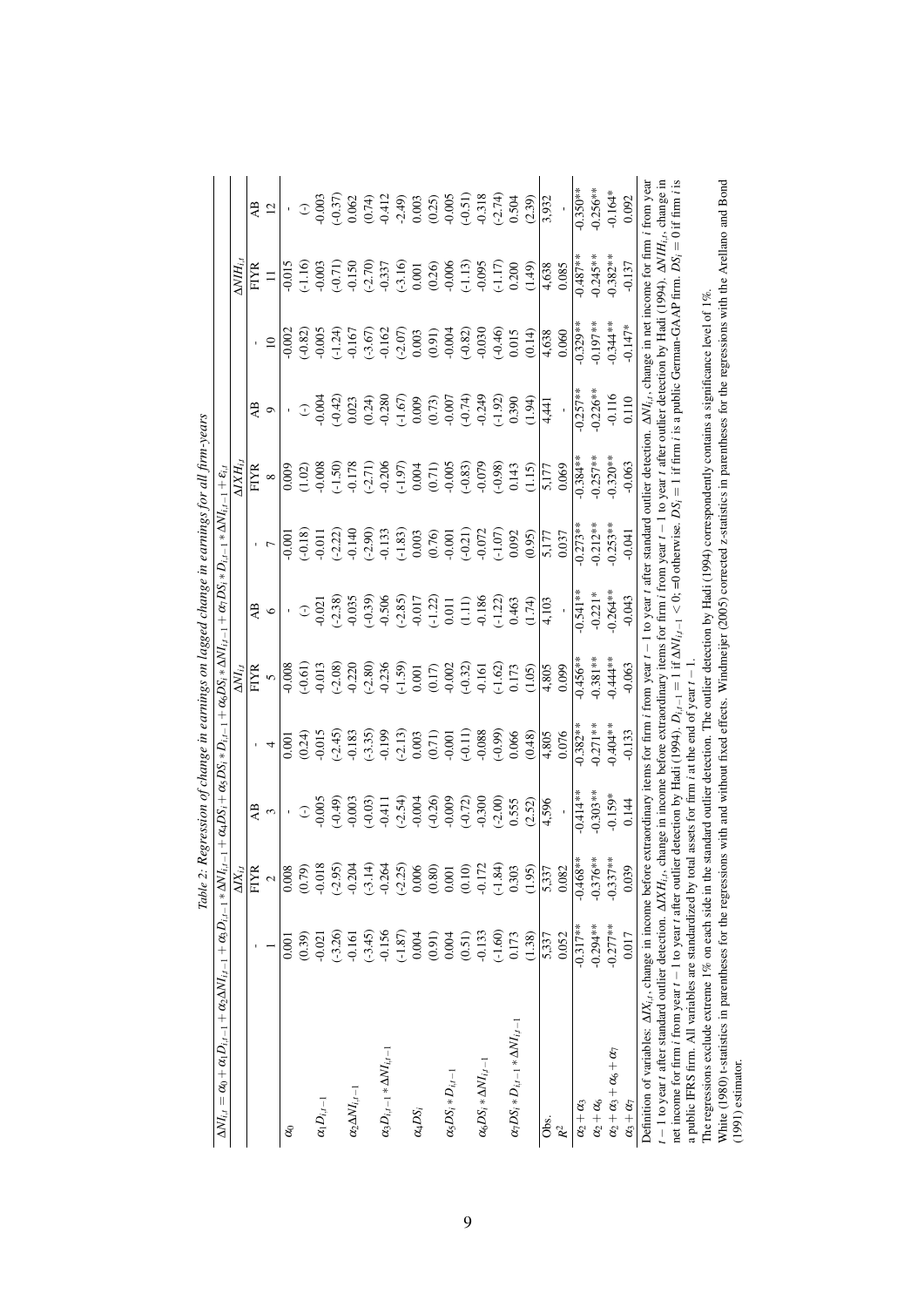| $\Delta NI_{i,t} = \beta_0 + \beta_1 D_{i,t-1} + \beta_2 NI_{i,t-1} + \beta_3 D_{i,t-1} * NI_{i,t-1}$                                                                                                                      |            |                    | $+\beta_4D S_i+\beta_5D S_i*D_{i,t-1}+\beta_6D S_i*NI_{i,t-1}+\beta_7D S_i*D_{i,t-1}*NI_{i,t-1}+\epsilon_{i,t-1}$    |                                                                   |                      |                                                                                                 |                                                          |                                                                                                             |                                                                    |                                                                    |                                                                                       |                                                                                                                                                                                                                                                                                                                                     |
|----------------------------------------------------------------------------------------------------------------------------------------------------------------------------------------------------------------------------|------------|--------------------|----------------------------------------------------------------------------------------------------------------------|-------------------------------------------------------------------|----------------------|-------------------------------------------------------------------------------------------------|----------------------------------------------------------|-------------------------------------------------------------------------------------------------------------|--------------------------------------------------------------------|--------------------------------------------------------------------|---------------------------------------------------------------------------------------|-------------------------------------------------------------------------------------------------------------------------------------------------------------------------------------------------------------------------------------------------------------------------------------------------------------------------------------|
|                                                                                                                                                                                                                            |            | $\Delta$ $X_{i.i}$ |                                                                                                                      |                                                                   | $\Delta NI_{i,t}$    |                                                                                                 |                                                          | $\Delta X H_i$                                                                                              |                                                                    |                                                                    | $\Delta V H_{iJ}$                                                                     |                                                                                                                                                                                                                                                                                                                                     |
|                                                                                                                                                                                                                            |            | FIYR               | A <sub>B</sub>                                                                                                       |                                                                   | <b>FIYR</b>          | AB                                                                                              |                                                          | <b>FIYR</b>                                                                                                 | AB                                                                 |                                                                    | <b>FIYR</b>                                                                           | A <sub>B</sub>                                                                                                                                                                                                                                                                                                                      |
|                                                                                                                                                                                                                            |            | $\sim$             | 3                                                                                                                    |                                                                   | $\overline{6}$       | $\circ$                                                                                         |                                                          | $\infty$                                                                                                    | $\circ$                                                            | $\Box$                                                             | $\equiv$                                                                              | $\overline{12}$                                                                                                                                                                                                                                                                                                                     |
| ಹಿ                                                                                                                                                                                                                         | 0.010      | 0.025              |                                                                                                                      | 0.007                                                             | 0.016                |                                                                                                 | 0.008                                                    | 0.007                                                                                                       |                                                                    | 0.009                                                              | 0.022                                                                                 |                                                                                                                                                                                                                                                                                                                                     |
|                                                                                                                                                                                                                            | (2.22)     | (2.53)             | $\mathbb{C}$                                                                                                         |                                                                   |                      | $\mathbb{C}$                                                                                    |                                                          |                                                                                                             | $\mathbb{C}$                                                       | $(3.26)$<br>$0.025$                                                | (3.02)                                                                                | $\widehat{\mathbb{C}}$                                                                                                                                                                                                                                                                                                              |
| $\beta_1 D_{i,t-1}$                                                                                                                                                                                                        | $-0.013$   | $-0.011$           | 0.030                                                                                                                | $(2.16)$<br>$0.026$                                               | $(2.11)$<br>$-0.025$ | 0.023                                                                                           | $(2.40)$<br>$0.003$                                      | $(0.87)$<br>$-0.006$                                                                                        | 0.030                                                              |                                                                    | $-0.026$                                                                              |                                                                                                                                                                                                                                                                                                                                     |
|                                                                                                                                                                                                                            | $(-1.17)$  | $(-1.13)$          | $(-1.85)$                                                                                                            | $(-2.64)$                                                         | $(-2.58)$            | (.4.39)                                                                                         | $(-0.40)$                                                | $(-0.69)$                                                                                                   | $(-1.86)$                                                          | $(-3.25)$                                                          | $(-3.19)$<br>$-0.626$                                                                 | $\begin{array}{l} 9.019 \\ -3.23 \\ -3.29 \\ -4.44 \\ -4.45 \\ -0.000 \\ -0.001 \\ -0.003 \\ -0.003 \\ -0.003 \\ -0.003 \\ -0.003 \\ -0.003 \\ -0.003 \\ -0.003 \\ -0.003 \\ -0.003 \\ -0.003 \\ -0.003 \\ -0.003 \\ -0.003 \\ -0.003 \\ -0.003 \\ -0.003 \\ -0.003 \\ -0.003 \\ -0.003 \\ -0.003 \\ -0.003 \\ -0.003 \\ -0.003 \\$ |
| $\beta_2 NI_{i,t-1}$                                                                                                                                                                                                       | $-0.311$   | $-0.579$           | $-0.484$                                                                                                             |                                                                   |                      | $-0.474$                                                                                        |                                                          | $-0.500$                                                                                                    | $-0.435$                                                           |                                                                    |                                                                                       |                                                                                                                                                                                                                                                                                                                                     |
|                                                                                                                                                                                                                            | $(-6.75)$  | $(-11.80)$         |                                                                                                                      |                                                                   | $(-10.16)$           |                                                                                                 | $(-8.00)$                                                | $(-10.97)$                                                                                                  | $(-3.65)$                                                          | $(-8.61)$<br>$-0.287$                                              | $(-12.50)$                                                                            |                                                                                                                                                                                                                                                                                                                                     |
| $\beta_3D_{i,t-1}*NI_{i,t-1}$                                                                                                                                                                                              | $-0.145$   | $-0.345$           |                                                                                                                      |                                                                   | $-0.288$             |                                                                                                 |                                                          |                                                                                                             |                                                                    |                                                                    |                                                                                       |                                                                                                                                                                                                                                                                                                                                     |
|                                                                                                                                                                                                                            | $(-1.65)$  | $(-3.74)$          | $(-3.67)$<br>$-0.475$<br>$(-2.98)$<br>$-0.003$                                                                       | $(-6.36)$<br>$-0.191$<br>$(-2.14)$<br>0.001                       | $(-2.93)$<br>0.003   | $\begin{array}{c} (-3.47) \\ -0.619 \\ -0.606 \\ 0.006 \\ 0.002 \\ 0.017 \\ -0.267 \end{array}$ | $-0.165$<br>$(-2.59)$<br>$0.002$<br>$(0.63)$<br>$-0.001$ | $-0.363$<br>$(-4.54)$<br>$0.003$                                                                            | $-0.496$<br>$(-2.88)$<br>0.001                                     | $(-4.28)$<br>$-0.002$                                              | $-0.313$<br>$(-3.35)$<br>$-0.003$<br>$(-0.57)$<br>$0.016$<br>$(1.65)$<br>$0.092$      |                                                                                                                                                                                                                                                                                                                                     |
| $\beta_4DS_i$                                                                                                                                                                                                              | 0.003      | 0.004              |                                                                                                                      |                                                                   |                      |                                                                                                 |                                                          |                                                                                                             |                                                                    |                                                                    |                                                                                       |                                                                                                                                                                                                                                                                                                                                     |
|                                                                                                                                                                                                                            | (0.63)     | (0.51)             | $(-0.22)$                                                                                                            |                                                                   | (0.41)               |                                                                                                 |                                                          | $(0.43)$<br>-0.005                                                                                          |                                                                    |                                                                    |                                                                                       |                                                                                                                                                                                                                                                                                                                                     |
| $\beta_5DS_i*D_{i,t-1}$                                                                                                                                                                                                    | 0.006      | $-0.001$           | 0.017                                                                                                                |                                                                   | 0.019                |                                                                                                 |                                                          |                                                                                                             |                                                                    |                                                                    |                                                                                       |                                                                                                                                                                                                                                                                                                                                     |
|                                                                                                                                                                                                                            | (0.47)     | $(-0.09)$          | (0.98)                                                                                                               | $\begin{array}{c} (0.26) \\ 0.019 \\ (1.65) \\ 0.077 \end{array}$ | (1.48)               |                                                                                                 | $(-0.06)$                                                | $(-0.50)$                                                                                                   | $\begin{array}{c} (0.08) \\ 0.023 \\ (1.38) \\ -0.069 \end{array}$ | $\begin{array}{c} (-0.72) \\ 0.017 \\ (1.92) \\ 0.029 \end{array}$ |                                                                                       |                                                                                                                                                                                                                                                                                                                                     |
| $\beta_6DS_i * NI_{i,t-1}$                                                                                                                                                                                                 | $-0.011$   | 0.085              |                                                                                                                      |                                                                   | 0.091                |                                                                                                 | $-0.021$                                                 | 0.055                                                                                                       |                                                                    |                                                                    |                                                                                       |                                                                                                                                                                                                                                                                                                                                     |
|                                                                                                                                                                                                                            | $(-0.20)$  | (1.47)             | $(-0.68)$                                                                                                            | (.1.04)                                                           | (1.01)               | $(1.71)$<br>0.593                                                                               | $(64.0-)$                                                | (1.12)                                                                                                      | $(-0.52)$                                                          | $(-0.55)$                                                          | (1.52)                                                                                |                                                                                                                                                                                                                                                                                                                                     |
| $\beta_7 DS_i * D_{i,t-1} * NI_{i,t-1}$                                                                                                                                                                                    | 0.174      | 0.115              | 0.256                                                                                                                | 0.236                                                             | 0.150                |                                                                                                 | 0.110                                                    | 0.031                                                                                                       | 0.244                                                              | 0.229                                                              | 0.110                                                                                 | 0.393                                                                                                                                                                                                                                                                                                                               |
|                                                                                                                                                                                                                            | (1.52)     | (0.87)             | (1.46)                                                                                                               | (1.93)                                                            | (1.03)               | (2.87)                                                                                          | (1.35)                                                   | (0.32)                                                                                                      | (1.25)                                                             | (2.54)                                                             | (0.96)                                                                                | (66.1)                                                                                                                                                                                                                                                                                                                              |
| Obs.                                                                                                                                                                                                                       | 6,125      | 6,125              | 5,299                                                                                                                | 5,563                                                             | 5,563                | 4,760                                                                                           | 6,026                                                    | 6,026                                                                                                       | 5,197                                                              | 5,407                                                              | 5,407                                                                                 | 4,608                                                                                                                                                                                                                                                                                                                               |
| $\mathcal{R}^2$                                                                                                                                                                                                            | 0.149      | 0.160              |                                                                                                                      | 0.154                                                             | 0.163                |                                                                                                 | 0.168                                                    | 0.181                                                                                                       |                                                                    | 0.196                                                              | 0.207                                                                                 |                                                                                                                                                                                                                                                                                                                                     |
| $\beta_2+\beta_3$                                                                                                                                                                                                          | $-0.456**$ | $-0.924*$          | $0.959**$                                                                                                            | $0.510**$                                                         | $0.917**$            | $1.093**$                                                                                       | $-0.428**$                                               | $0.863**$                                                                                                   | $0.931***$                                                         | $0.610**$                                                          | $0.939***$                                                                            | $0.981**$                                                                                                                                                                                                                                                                                                                           |
| $\beta_2+\beta_6$                                                                                                                                                                                                          | $-0.322**$ | $-0.494*$          | $0.577**$                                                                                                            | $0.396***$                                                        | $-0.538**$           | $0.741**$                                                                                       | $0.284**$                                                | $-0.445**$                                                                                                  | $0.504**$                                                          | $0.352***$                                                         | $0.534***$                                                                            | $0.631***$                                                                                                                                                                                                                                                                                                                          |
| $\beta_2 + \beta_3 + \beta_6 + \beta_7$                                                                                                                                                                                    | $-0.293**$ | $-0.724*$          | $-0.796**$                                                                                                           | $0.351***$                                                        | $-0.676**$           | $-0.767**$                                                                                      | $-0.339**$                                               | $-0.777**$                                                                                                  | $-0.756***$                                                        | $-0.410***$                                                        | $-0.737***$                                                                           | $-0.699**$                                                                                                                                                                                                                                                                                                                          |
| $\beta_3 + \beta_7$                                                                                                                                                                                                        | 0.029      | $-0.230$           | $-0.219*$                                                                                                            | 0.045                                                             | $-0.138$             | $-0.026$                                                                                        | $-0.055$                                                 | $0.332**$                                                                                                   | $-0.252*$                                                          | $-0.058$                                                           | $0.203*$                                                                              | $-0.068$                                                                                                                                                                                                                                                                                                                            |
| Definition of variables: $\Delta I X_{i,t}$ , change in income before                                                                                                                                                      |            |                    | extraordinary items for firm <i>i</i> from year t                                                                    |                                                                   | $\mid$               |                                                                                                 |                                                          | 1 to year t after standard outlier detection. $\Delta NI_{i,t}$ , change in net income for firm i from year |                                                                    |                                                                    |                                                                                       |                                                                                                                                                                                                                                                                                                                                     |
| $t-1$ to year t after standard outlier detection. $\Delta I X H_{i,t}$ ,                                                                                                                                                   |            |                    | change in income before extraordinary items for firm $i$ from year $t - 1$                                           |                                                                   |                      |                                                                                                 |                                                          | to year t after outlier detection by Hadi (1994). $\Delta NIH_{i,t}$ , change in                            |                                                                    |                                                                    |                                                                                       |                                                                                                                                                                                                                                                                                                                                     |
| public IFRS firm. All variables are standardized by total assets for firm i at the end of year t-<br>net income for firm <i>i</i> from year $t - 1$ to year $t$ after outli                                                |            |                    | er detection by Hadi (1994). $D_{i,t-1} = 1$ if $NI_{i,t-1} < 0$ ; =0 otherwise. $DS_i$                              |                                                                   |                      |                                                                                                 |                                                          |                                                                                                             |                                                                    |                                                                    | $= 1$ if firm <i>i</i> is a public German-GAAP firm. $DS_i = 0$ if firm <i>i</i> is a |                                                                                                                                                                                                                                                                                                                                     |
|                                                                                                                                                                                                                            |            |                    |                                                                                                                      |                                                                   |                      |                                                                                                 |                                                          |                                                                                                             |                                                                    |                                                                    |                                                                                       |                                                                                                                                                                                                                                                                                                                                     |
| The regressions exclude extreme $1\%$ on each side in the                                                                                                                                                                  |            |                    | standard outlier detection. The outlier detection by Hadi (1994) correspondently contains a significance level of 1% |                                                                   |                      |                                                                                                 |                                                          |                                                                                                             |                                                                    |                                                                    |                                                                                       |                                                                                                                                                                                                                                                                                                                                     |
| White (1980) t-statistics in parentheses for the regressions with and without fixed effects. Windmeijer (2005) corrected z-statistics in parentheses for the regressions with the Arellano and Bond<br>$(1991)$ estimator. |            |                    |                                                                                                                      |                                                                   |                      |                                                                                                 |                                                          |                                                                                                             |                                                                    |                                                                    |                                                                                       |                                                                                                                                                                                                                                                                                                                                     |

Table 3: Regression of change in earnings on lagged levels of earnings for all firm-years Table 3: Regression of change in earnings on lagged levels of earnings for all firm-years

10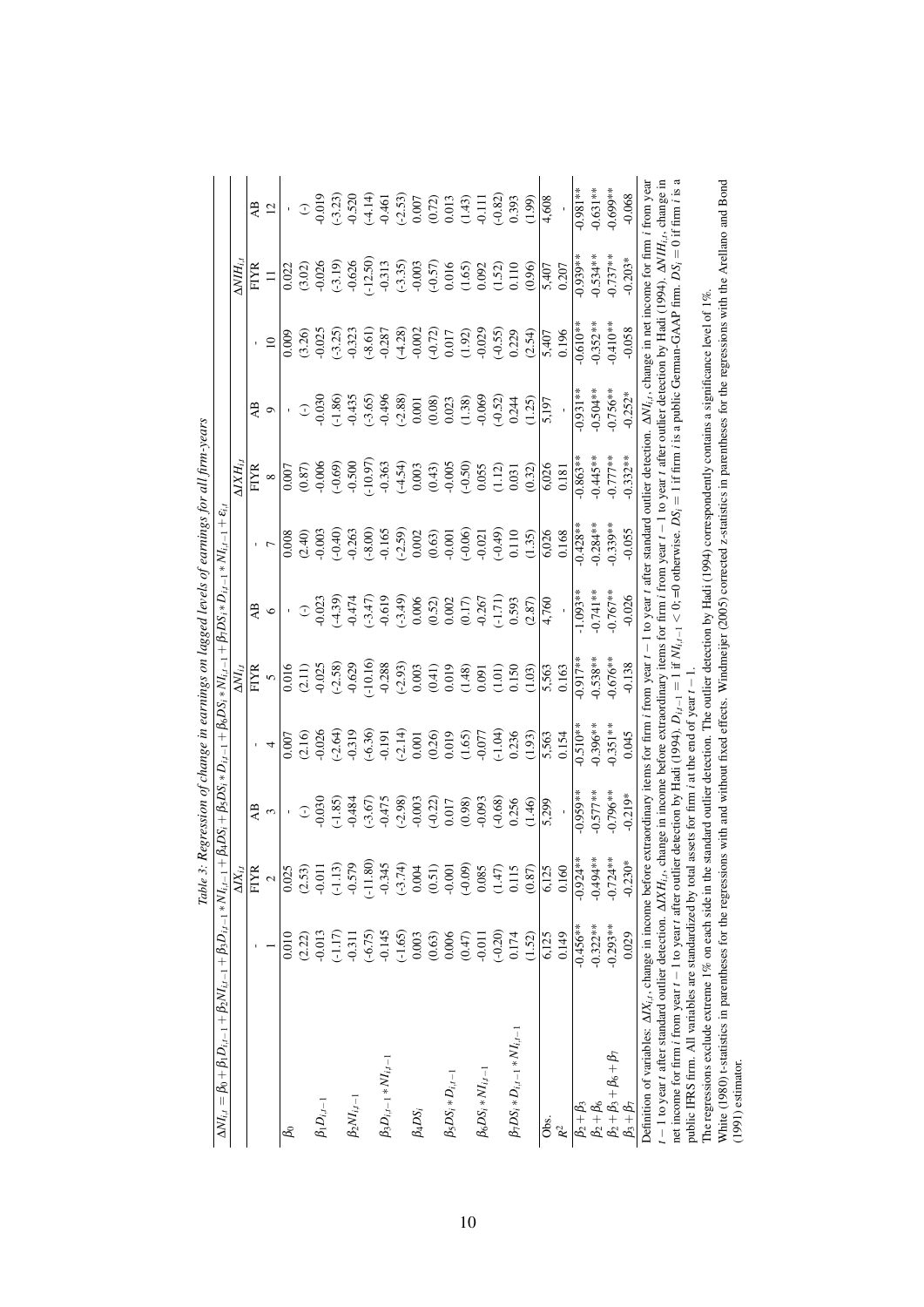German-GAAP firms, a finding that is confirmed when looking at  $\alpha_7$  individually, our main coefficient of interest, that indeed confirms that there is a statistically significant difference in the degree of conservatism - with the IFRS firms being more conservative - in some regressions ((3) and (12) at the 5% level and (2), (6) and (9) at the  $10\%$  level). In our benchmark regressions, however, the difference with regard to conditional conservatism is insignificant, at least at the 5% level. Overall, our main conclusion, that is strongly supported by the first set of results, is that there is no evidence that the historical cost accounting system of the German-GAAP has not induced more conditionally conservative accounting in Germany, as might have been suspected, following our initial hypothesis.

## **4.2 An asymmetric threshold autoregressive (TAR) model**

As a next step we turn to the threshold autoregressive model that has been initially developed by Enders and Granger (1998) and that has first been applied to accounting data by Brauer and Westermann (2010). In Table 3, we first conduct the regressions with the dummy for negative lagged *levels* of net income. As discussed in the previous section, the interpretation of the coefficients remains largely unchanged, as do most of the results that were reported above. In comparison to the findings with the Basu (1997) specification,  $\beta_2$  is highly significant in all regressions, providing much clearer evidence that positive shocks are transitory for IFRS firms as well. This finding is consistent with Brauer and Westermann (2010), who document in a Monte Carlo simulation that the standard Basu approach tends to overestimate the true persistence in the data, while the TAR model correctly identifies the true degree of persistence. The combination of coefficients  $\beta_2$  and  $\beta_3$ ,  $\beta_2$  and  $\beta_6$ , and  $\beta_2$ ,  $\beta_3$ ,  $\beta_6$ , and  $\beta_7$  further indicate that all shocks, positive or negative, IFRS or German-GAAP, are transitory in all regression specifications of Table 3. Evidence on conservatism - as indicated by a statistically different response of positive and negative shocks - is somewhat more limited than in the previous table. In our benchmark regressions (8) and (9), however, both  $\beta_3$  and the sum of  $\beta_3$  and  $\beta_7$  are significant at the 5% level, indicating conditional conservatism. With regard to  $\beta_7$  we again have the same finding that in none of the regressions the German-GAAP firms are more conditionally conservative than the IFRS firms. In some regressions (although not in our benchmark), there is evidence that the asymmetry between positive and negative shocks was larger in the set of IFRS firms.

Our main finding is also confirmed in two further robustness tests. In Table 4 we use the *momentum*-TAR model, where the dummy captures the negative lagged *changes* in net income. In this table, none of the  $\beta_7$  coefficients are significant at conventional levels. Finally, Table 5 includes the lagged changes of net income on the right hand side of the regression. This extension is comparable to a (symmetric) Dickey-Fuller Test, as a measure of persistence, that is typically extended to the Augmented Dickey-Fuller test in empirical macroeconomics and finance, by including lagged values on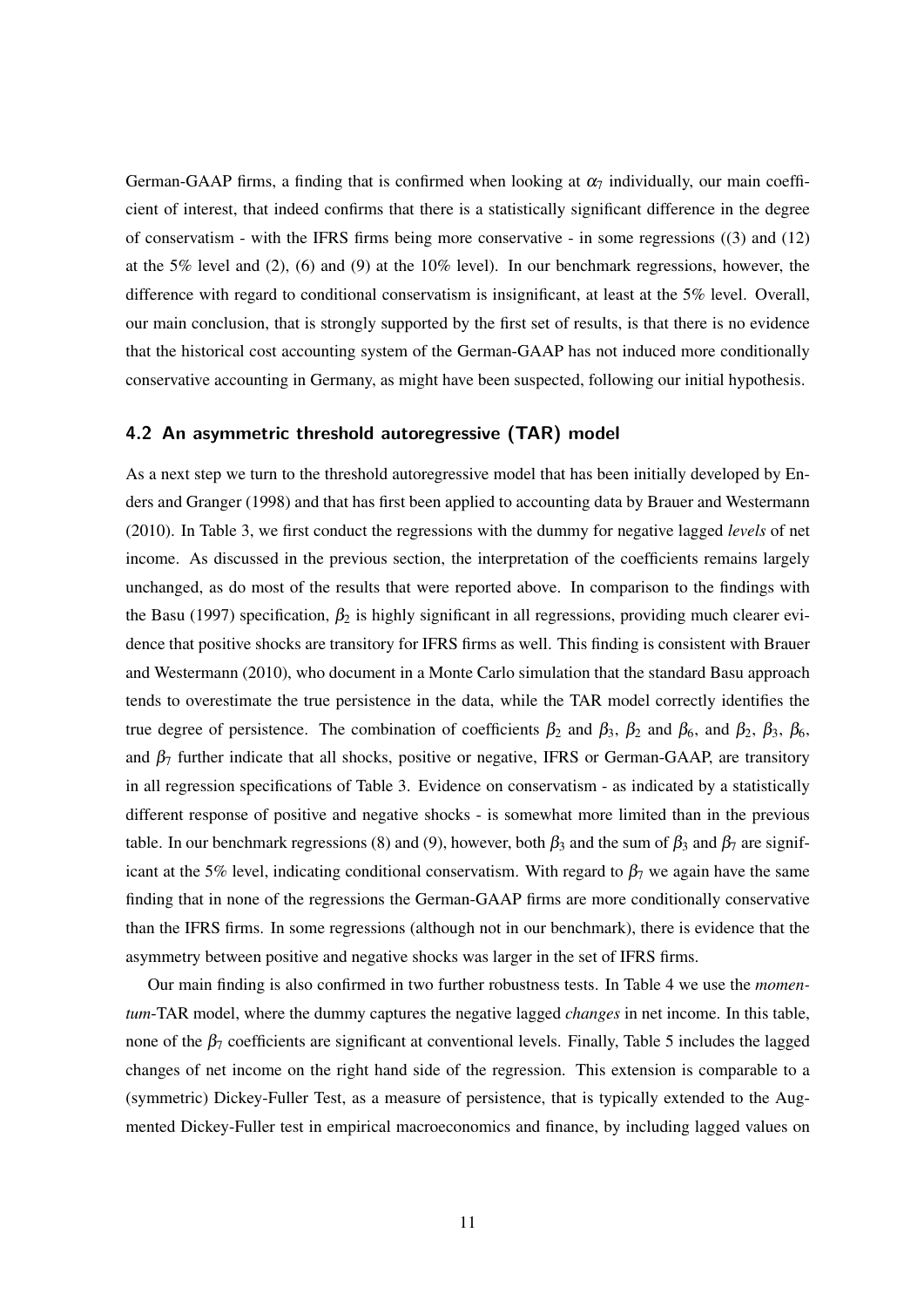| $\Delta N l_{i,t} = \beta_0 + \beta_1 D_{i,t-1} + \beta_2 N l_{i,t-1} + \beta_3 D_{i,t-1} * N l_{i,t-1}$                                                                                                                                                                                  | There $\pm$ 100 control of |                    | $+\beta_4D S_i+\beta_5D S_i*D_{i,t-1}+\beta_6D S_i*NI_{i,t-1}+\beta_7DS_i*D_{i,t-1}*NI_{i,t-1}+\varepsilon_i$<br>rina ili e ni en |                    |                                   |                                                                                                                                              |                                                                                           | reans laufmorea                                                       |                                   |                                                                                  |                                                                        |                                                                                                          |
|-------------------------------------------------------------------------------------------------------------------------------------------------------------------------------------------------------------------------------------------------------------------------------------------|----------------------------|--------------------|-----------------------------------------------------------------------------------------------------------------------------------|--------------------|-----------------------------------|----------------------------------------------------------------------------------------------------------------------------------------------|-------------------------------------------------------------------------------------------|-----------------------------------------------------------------------|-----------------------------------|----------------------------------------------------------------------------------|------------------------------------------------------------------------|----------------------------------------------------------------------------------------------------------|
|                                                                                                                                                                                                                                                                                           |                            | $\Delta$ $X_{i,j}$ |                                                                                                                                   |                    | $\Delta NI_{i.i}$                 |                                                                                                                                              |                                                                                           | $\Delta X H_{iJ}$                                                     |                                   |                                                                                  | $\Delta V H_{i,t}$                                                     |                                                                                                          |
|                                                                                                                                                                                                                                                                                           |                            | <b>FIYR</b>        | A <sub>B</sub>                                                                                                                    |                    | FIYR                              | AB                                                                                                                                           |                                                                                           | FIYR                                                                  | AB                                |                                                                                  | <b>FIYR</b>                                                            | AB                                                                                                       |
|                                                                                                                                                                                                                                                                                           |                            | $\sim$             | 3                                                                                                                                 |                    | $\overline{C}$                    | $\circ$                                                                                                                                      |                                                                                           | $\infty$                                                              | $\circ$                           | $\overline{10}$                                                                  | $\equiv$                                                               | 12                                                                                                       |
| ಹಿ                                                                                                                                                                                                                                                                                        | 0.018                      | 0.053              |                                                                                                                                   | 0.012              | 0.032                             |                                                                                                                                              | 0.019                                                                                     | 0.053                                                                 |                                   | 0.012                                                                            | $\frac{0.025}{5}$                                                      |                                                                                                          |
|                                                                                                                                                                                                                                                                                           | (4.18)                     | (4.73)             | $\widehat{\cdot}$                                                                                                                 | (2.99)             |                                   | $\mathbb{C}$                                                                                                                                 |                                                                                           | (6.01)                                                                | $\mathbb{C}$                      |                                                                                  |                                                                        | $\bigcirc$                                                                                               |
| $\beta_1 D_{i,t-1}$                                                                                                                                                                                                                                                                       | $-0.014$                   | $-0.024$           | 0.006                                                                                                                             | $-0.011$           | $(1.89)$<br>$-0.017$              | 0.011                                                                                                                                        | $(5.95)$<br>$-0.012$                                                                      |                                                                       | 0.001                             | (4.49)                                                                           | (1.34)                                                                 | $-0.009$                                                                                                 |
|                                                                                                                                                                                                                                                                                           | $(-2.48)$                  | $(-4.21)$          | $(-0.89)$                                                                                                                         | $(-2.08)$          |                                   | $-1.72$                                                                                                                                      | $(-2.66)$                                                                                 |                                                                       | $(-0.14)$                         |                                                                                  |                                                                        | $(-1.65)$                                                                                                |
| $\beta_2 NI_{i,t-1}$                                                                                                                                                                                                                                                                      | $-0.333$                   | $-0.731$           | $-0.676$                                                                                                                          | 0.359              | $(-3.08)$<br>$-0.789$<br>$-14.82$ | $-0.778$<br>$(00.8 -)$                                                                                                                       | 0.308                                                                                     | $\begin{array}{c} (-3.25) \\ -0.630 \\ -15.51) \\ -0.030 \end{array}$ |                                   | $(-1.10)$<br>$-0.338$<br>$-0.078$<br>$-0.078$<br>$-1.42$<br>$-0.007$<br>$-0.007$ | $\begin{array}{c} (-1.84) \\ -0.679 \\ (-15.51) \\ -0.024 \end{array}$ | $-0.642$<br>$-7.62$ )<br>$-0.134$<br>$-1.69$ )<br>$-1.69$<br>$-0.37$<br>$-0.003$<br>$-0.070$<br>$-0.070$ |
|                                                                                                                                                                                                                                                                                           | $(-9.83)$                  | $(-16.21)$         |                                                                                                                                   | $(-8.37)$          |                                   |                                                                                                                                              |                                                                                           |                                                                       | $-0.416$<br>$(-4.71)$<br>$-0.114$ |                                                                                  |                                                                        |                                                                                                          |
| $\beta_3D_{i,t-1}*NI_{i,t-1}$                                                                                                                                                                                                                                                             | $-0.088$                   | $-0.023$           | $(-8.33)$<br>$-0.071$                                                                                                             |                    | 0.041                             |                                                                                                                                              |                                                                                           |                                                                       |                                   |                                                                                  |                                                                        |                                                                                                          |
|                                                                                                                                                                                                                                                                                           | $(-1.46)$                  | $(-0.36)$          | $\frac{(-1.12)}{-0.014}$                                                                                                          | (0.1.46)           | (0.56)                            |                                                                                                                                              |                                                                                           | $(-0.54)$                                                             |                                   |                                                                                  | $(-0.41)$<br>$-0.007$                                                  |                                                                                                          |
| $\beta_4DS_i$                                                                                                                                                                                                                                                                             | $-0.009$                   | $-0.011$           |                                                                                                                                   |                    |                                   |                                                                                                                                              |                                                                                           |                                                                       | $(1.54)$<br>0.005                 |                                                                                  |                                                                        |                                                                                                          |
|                                                                                                                                                                                                                                                                                           | $(-1.71)$                  | $(-1.32)$          | $(1.27)$<br>0.004                                                                                                                 | $(-1.67)$<br>0.005 | $-0.010$<br>$(-1.33)$<br>0.011    | $\begin{array}{l} \textbf{(-1.31)} \\ \textbf{-0.008} \\ \textbf{-0.043} \\ \textbf{-0.008} \\ \textbf{0.008} \\ \textbf{1.18)} \end{array}$ | $\begin{array}{c} -12.73) \\ -0.121 \\ (-2.41) \\ -0.010 \\ (-2.51) \\ 0.006 \end{array}$ | $\begin{array}{c} (-1.88) \\ 0.008 \\ (1.61) \end{array}$             | $(0.59)$<br>0.000                 |                                                                                  | $\begin{array}{c} (-1.22) \\ 0.002 \\ 0.64) \end{array}$               |                                                                                                          |
| $\beta_5DS_i*D_{i,t-1}$                                                                                                                                                                                                                                                                   | 0.010                      | 0.016              |                                                                                                                                   |                    |                                   |                                                                                                                                              |                                                                                           |                                                                       |                                   |                                                                                  |                                                                        |                                                                                                          |
|                                                                                                                                                                                                                                                                                           | (1.48)                     | (2.49)             | (0.50)                                                                                                                            | (0.85)             | (1.74)                            |                                                                                                                                              | (1.24)                                                                                    |                                                                       | (0.05)                            | $(-0.05)$                                                                        |                                                                        |                                                                                                          |
| $\beta_6DS_i * NI_{i,t-1}$                                                                                                                                                                                                                                                                | 0.061                      | 0.143              | 0.099                                                                                                                             | 0.055              | 0.165                             | $0.057$<br>$(0.49)$<br>$0.064$                                                                                                               | 0.058                                                                                     | 0.115                                                                 | 0.086                             | 0.014                                                                            | $\begin{array}{c} 0.108 \\ (2.09) \\ -0.019 \end{array}$               |                                                                                                          |
|                                                                                                                                                                                                                                                                                           | (1.47)                     | (2.76)             | (1.02)                                                                                                                            | (1.01)             | (2.42)                            |                                                                                                                                              | (1.88)                                                                                    | (2.66)                                                                | $(16.0 - 0.0)$                    | (0.36)                                                                           |                                                                        |                                                                                                          |
| $\beta_7DS_i*D_{i,t-1}*NI_{i,t-1}$                                                                                                                                                                                                                                                        | $-0.008$                   | $-0.006$           | 0.051                                                                                                                             | 0.069              | $-0.114$                          |                                                                                                                                              |                                                                                           | 0.004                                                                 |                                   | $-0.077$                                                                         |                                                                        |                                                                                                          |
|                                                                                                                                                                                                                                                                                           | $(-0.10)$                  | $-0.07$            | (0.55)                                                                                                                            | $(-0.75)$          | $(-1.18)$                         | (0.62)                                                                                                                                       | $(-0.02)$                                                                                 | (0.07)                                                                | (1.50)                            | $(-1.12)$                                                                        | $(-0.27)$                                                              | (1.64)                                                                                                   |
| Obs.                                                                                                                                                                                                                                                                                      | 5,316                      | 5,316              | 4,576                                                                                                                             | 4,784              | 4,784                             | 4,076                                                                                                                                        | 5,141                                                                                     | 5,141                                                                 | 4,417                             | 4,512                                                                            | 4,512                                                                  | 3,826                                                                                                    |
| $\mathbb{R}^2$                                                                                                                                                                                                                                                                            | 0.140                      | 0.150              |                                                                                                                                   | 0.147              | 0.150                             |                                                                                                                                              | 0.151                                                                                     | 0.161                                                                 |                                   | 0.164                                                                            | 0.170                                                                  |                                                                                                          |
| $\beta_2 + \beta_3$                                                                                                                                                                                                                                                                       | $-0.409**$                 | $-0.782**$         | $0.747**$                                                                                                                         | $-0.418**$         | $-0.789**$                        | $0.829**$                                                                                                                                    | $-0.375**$                                                                                | $-0.649**$                                                            | $-0.453**$                        | $0.383**$                                                                        | $-0.708**$                                                             | $0.731***$                                                                                               |
| $\beta_2+\beta_6$                                                                                                                                                                                                                                                                         | $-0.255***$                | $-0.579**$         | $0.541**$                                                                                                                         | $-0.293**$         | $-0.640**$                        | $0.740**$                                                                                                                                    | $-0.210**$                                                                                | $-0.494**$                                                            | $-0.497***$                       | $0.320***$                                                                       | $0.585**$                                                              | $-0.775**$                                                                                               |
| $\beta_2 + \beta_3 + \beta_6 + \beta_7$                                                                                                                                                                                                                                                   | $-0.316**$                 | $-0.611**$         | $-0.571**$                                                                                                                        | $-0.376**$         | $-0.648**$                        | $0.703**$                                                                                                                                    | $-0.315**$                                                                                | $0.543**$                                                             | $-0.506**$                        | $0.388***$                                                                       | $0.583**$                                                              | $0.720**$                                                                                                |
| $\beta_3+\beta_7$                                                                                                                                                                                                                                                                         | $-0.061$                   | $-0.032$           | $-0.030$                                                                                                                          | $-0.083$           | $-0.008$                          | 0.037                                                                                                                                        | $0.105**$                                                                                 | $-0.049$                                                              | $-0.009$                          | $-0.068$                                                                         | 0.002                                                                  | 0.055                                                                                                    |
| Definition of variables: $\Delta X_{i,j}$ , change in income before extraordinary items for firm <i>i</i> from year $t-1$ to year t after standard outlier detection. $\Delta NI_{i,t}$ , change in net income for firm <i>i</i> from year                                                |                            |                    |                                                                                                                                   |                    |                                   |                                                                                                                                              |                                                                                           |                                                                       |                                   |                                                                                  |                                                                        |                                                                                                          |
| $t-1$ to year t after standard outlier detection. $\Delta XH_{t,t}$ , change in income before extraordinary items for firm i from year t = 1 to year t after outlier detection by Hadi (1994). $\Delta NHI_{t,t}$ , change in                                                             |                            |                    |                                                                                                                                   |                    |                                   |                                                                                                                                              |                                                                                           |                                                                       |                                   |                                                                                  |                                                                        |                                                                                                          |
| net income for firm i from year $t-1$ to year t after outlier detection by Hadi (1994), $D_{i,i-1} = 1$ if $\Delta NI_{i,i-1} < 0$ ; detectivise. $DS_i = 1$ if firm i is a public German-GAAP firm. $DS_i = 0$ if firm i is<br>a public IFRS firm. All variables are standardized by tot |                            |                    | al assets for firm $i$ at the end of year $t - 1$                                                                                 |                    |                                   |                                                                                                                                              |                                                                                           |                                                                       |                                   |                                                                                  |                                                                        |                                                                                                          |
| The regressions exclude extreme $1\%$ on each side in the                                                                                                                                                                                                                                 |                            |                    | standard outlier detection. The outlier detection by Hadi (1994) correspondently contains a significance level of 1%.             |                    |                                   |                                                                                                                                              |                                                                                           |                                                                       |                                   |                                                                                  |                                                                        |                                                                                                          |
| White (1980) t-statistics in parentheses for the regressions with and without fixed effects. Windmeijer (2005) corrected z-statistics in parentheses for the regressions with the Arellano and Bond                                                                                       |                            |                    |                                                                                                                                   |                    |                                   |                                                                                                                                              |                                                                                           |                                                                       |                                   |                                                                                  |                                                                        |                                                                                                          |
| $(1991)$ estimator.                                                                                                                                                                                                                                                                       |                            |                    |                                                                                                                                   |                    |                                   |                                                                                                                                              |                                                                                           |                                                                       |                                   |                                                                                  |                                                                        |                                                                                                          |

Table 4: Regression of change in earnings on lagged levels of earnings for all firm-years (adjusted dummy variable) Table 4: Regression of change in earnings on lagged levels of earnings for all firm-years (adjusted dummy variable)

12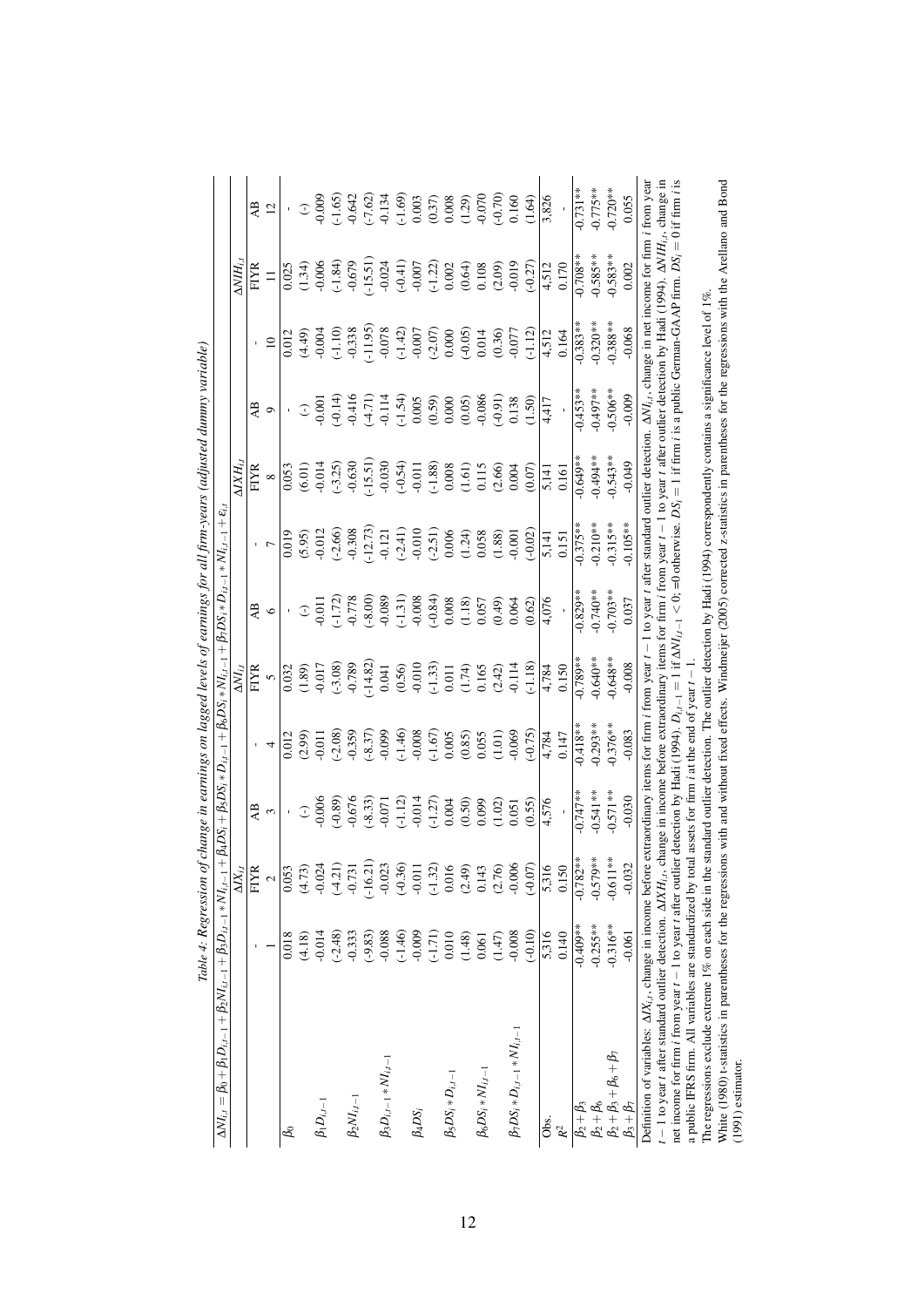the right hand side as control variables. These additional control variables do not change the interpretation of any of the other coefficients. Their purpose is to make sure that the residuals are indeed free of serial correlation, an assumption made in any OLS regression. In this last table, we again find that the difference between the conditional conservatism between the two firm groups - as indicated by  $\beta_7$ - is insignificant in all specifications.

Irrespective of the regression specification - lagged levels or lagged differences - we therefore cannot find that German-GAAP firms are reporting more conservatively than IFRS firms, a result that confirms previous findings by Gassen and Sellhorn (2006) who report similar results using the standard Basu (1997) approach of regressing earnings per share on returns.

#### **4.3 Timely loss recognition in the pre- and post-IFRS period**

The regressions in the sections above already include year fixed effects as well as firm fixed effects in order to capture a possible trend towards more (or less) conservatism over time that might be correlated with the introduction of the IFRS. In Figure 1 we saw that there has been a clear time trend towards the introduction of the IFRS, a process that started in the late 1990ies and was nearly completed by the year 2005. In this section, we perform another robustness test, where we investigate whether firms in the pre-IFRS period were more conservative than in the period where firms gradually started to introduce the IFRS. This robustness test also helps to asses whether firms that report according to the German-GAAP have become less conservative, after the use of the IFRS as an alternative accounting system has become an option. The tables that are displayed in the appendix to this paper follow the same structure as the previous two sections, but use a different definition of the dummy variable. Instead of distinguishing between firm-years that report according to the IFRS and those who use the German-GAAP, we now distinguish between firm-years before and after the year 1998, the year in which a substantial number of firms reported according the IFRS for the first time (30 firms). Overall, the results are very similar to the previous sections. As the difference between the pre- and post-1998 period is statistically insignificant in nearly all regressions,  $9$  we conclude that the IFRS firms are neither less conditionally conservative (as shown in the previous sections), nor have they indirectly contributed to a trend towards less conservatism for the whole set of firms in our sample.

# **5 Conclusions**

The recent financial crisis has triggered an economic policy discussion in Germany (as well as in other countries) that already has been an important part of accounting research for several years. Do the

<sup>&</sup>lt;sup>9</sup>Occasionally significant coefficients do not point systematically in one or the other direction.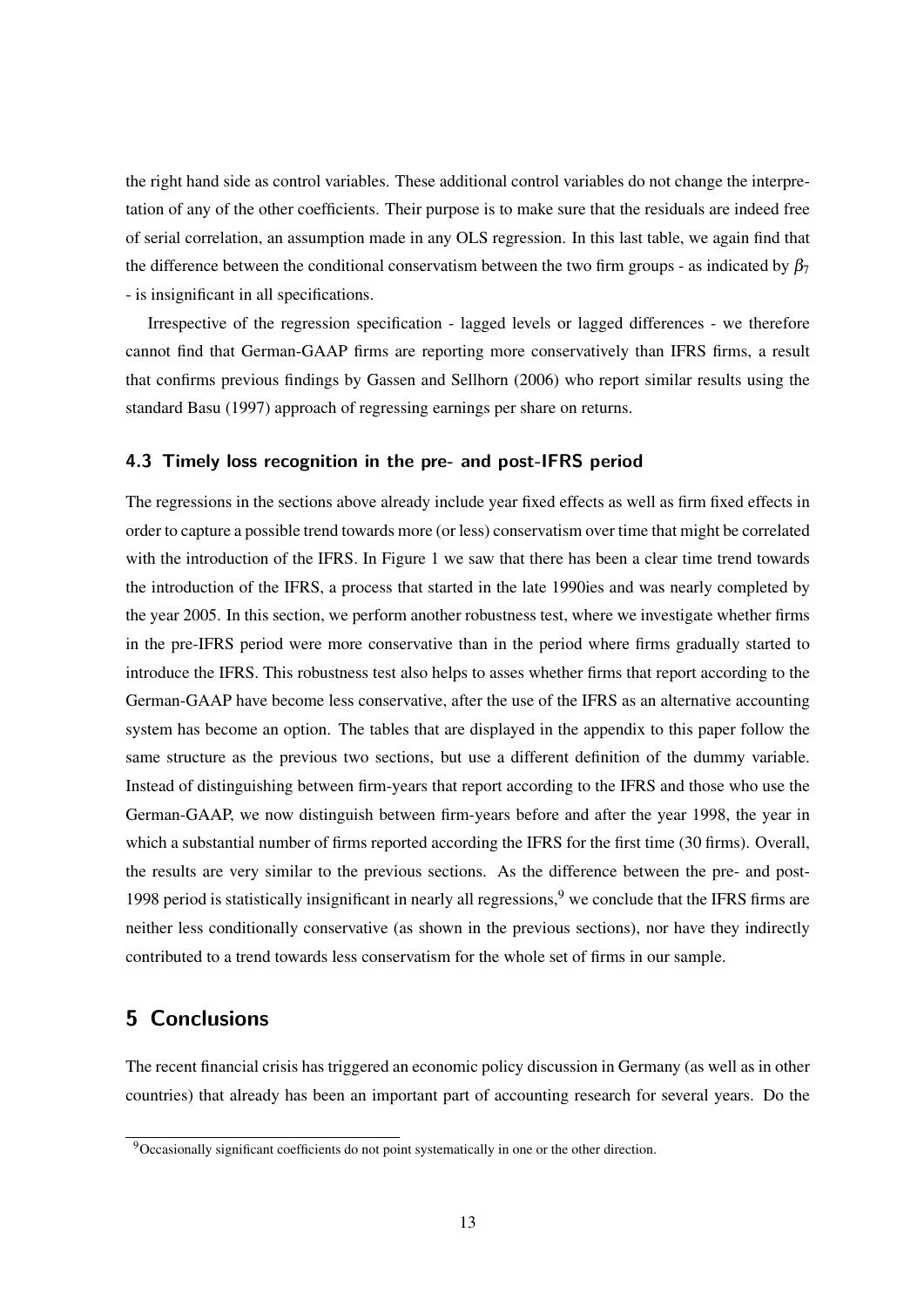|                                                                                                                                                                                                                                                                                                                             |            | lable 5: Regression of change in earnings on lagged levels of earnings for all firm-years (ADF-specification) |                                                |                                               |                                   |                                                                                                        |                                                                                                                                     |                                      |                                                                                                                                                                      |                                                                         |                                                                                                  |                                                                                                                                                                                    |
|-----------------------------------------------------------------------------------------------------------------------------------------------------------------------------------------------------------------------------------------------------------------------------------------------------------------------------|------------|---------------------------------------------------------------------------------------------------------------|------------------------------------------------|-----------------------------------------------|-----------------------------------|--------------------------------------------------------------------------------------------------------|-------------------------------------------------------------------------------------------------------------------------------------|--------------------------------------|----------------------------------------------------------------------------------------------------------------------------------------------------------------------|-------------------------------------------------------------------------|--------------------------------------------------------------------------------------------------|------------------------------------------------------------------------------------------------------------------------------------------------------------------------------------|
| $\Delta NI_{i,t} = \beta_0 + \beta_1 D_{i,t-1} + \beta_2 NI_{i,t-1} + \beta_3 D_{i,t-1} * NI_{i,t-1}$                                                                                                                                                                                                                       |            |                                                                                                               |                                                |                                               |                                   |                                                                                                        | $+ \beta_4 D S_i + \beta_5 D S_i * D_{i,t-1} + \beta_6 D S_i * N I_{i,t-1} + \beta_7 D S_i * D_{i,t-1} * N I_{i,t-1} + \epsilon_i,$ |                                      |                                                                                                                                                                      |                                                                         |                                                                                                  |                                                                                                                                                                                    |
|                                                                                                                                                                                                                                                                                                                             |            | $\Delta$ $X_{i.t}$                                                                                            |                                                |                                               | $\Delta NI_{i,t}$                 |                                                                                                        |                                                                                                                                     | $\Delta X H_{iJ}$                    |                                                                                                                                                                      |                                                                         | $\Delta V H_{iJ}$                                                                                |                                                                                                                                                                                    |
|                                                                                                                                                                                                                                                                                                                             |            | <b>FIYR</b>                                                                                                   | A <sub>B</sub>                                 |                                               | <b>FIYR</b>                       | Æ                                                                                                      |                                                                                                                                     | <b>FIYR</b>                          | AB                                                                                                                                                                   |                                                                         | <b>FIYR</b>                                                                                      | A <sub>B</sub>                                                                                                                                                                     |
|                                                                                                                                                                                                                                                                                                                             |            | $\mathbf{c}$                                                                                                  | $\sim$                                         | 4                                             | $\mathbf{v}$                      | $\circ$                                                                                                |                                                                                                                                     | $\infty$                             | $\circ$                                                                                                                                                              | $\overline{10}$                                                         |                                                                                                  | 12                                                                                                                                                                                 |
| L                                                                                                                                                                                                                                                                                                                           | 0.005      | 0.021                                                                                                         |                                                | 0.008                                         | 0.012                             |                                                                                                        | 0.007                                                                                                                               | 0.033                                |                                                                                                                                                                      | 0.005                                                                   | 0.014                                                                                            |                                                                                                                                                                                    |
|                                                                                                                                                                                                                                                                                                                             | (1.30)     | (2.00)                                                                                                        | $\widehat{\cdot}$                              | $(2.24)$<br>$0.008$                           |                                   | $\widehat{\cdot}$                                                                                      |                                                                                                                                     | $(3.85)$<br>0.000                    | $\mathbb{C}$                                                                                                                                                         |                                                                         |                                                                                                  | $\bigcirc$                                                                                                                                                                         |
| $\beta_1 D_{i,t-1}$                                                                                                                                                                                                                                                                                                         | $-0.003$   | 0.001                                                                                                         | $-0.003$                                       |                                               | $(0.75)$<br>$-0.011$              | 0.015                                                                                                  |                                                                                                                                     |                                      | 0.031                                                                                                                                                                | (2.23)                                                                  | (0.80)                                                                                           | 0.014                                                                                                                                                                              |
|                                                                                                                                                                                                                                                                                                                             | $(-0.24)$  | (0.10)                                                                                                        | $(-0.19)$                                      | $(-0.73)$                                     | $(-1.00)$                         |                                                                                                        | $\begin{array}{c} (2.22) \\ 0.002 \\ 0.31) \\ 0.217 \end{array}$                                                                    |                                      |                                                                                                                                                                      | $(-0.61)$                                                               | $(-0.66)$<br>$-0.577$<br>$(-9.54)$<br>$-0.224$<br>$-0.238$<br>$-0.003$<br>$-0.69$                |                                                                                                                                                                                    |
| $\beta_2 I X_{i.t-1}$                                                                                                                                                                                                                                                                                                       | $-0.236$   | $-0.530$                                                                                                      | $-0.343$                                       | 0.295                                         |                                   |                                                                                                        |                                                                                                                                     | $-0.504$                             | $(2.18)$<br>$0.364$                                                                                                                                                  |                                                                         |                                                                                                  |                                                                                                                                                                                    |
|                                                                                                                                                                                                                                                                                                                             | $(-5.26)$  | $(-9.81)$                                                                                                     |                                                | $(-5.56)$<br>-0.114                           | $-0.645$<br>$(-8.89)$<br>$-0.228$ | $\begin{array}{l} (0.87) \\ 0.423 \\ -0.541 \\ -0.541 \\ 0.004 \\ 0.31) \\ 0.003 \\ -0.23 \end{array}$ | $(-6.41)$<br>$-0.214$<br>$(-3.08)$<br>$(-0.002)$<br>$(-0.61)$                                                                       | $-10.40$<br>$-0.325$                 |                                                                                                                                                                      | $-0.235$<br>$(-6.52)$<br>$-0.246$<br>$(-3.28)$<br>$-0.002$<br>$(-0.65)$ |                                                                                                  | $\begin{array}{l} (1.23)\\ -9.666\\ -1.11\\ -1.11\\ -1.11\\ -1.066\\ -1.065\\ -1.03\\ -1.03\\ -1.01\\ -1.00\\ -1.01\\ -1.00\\ -1.00\\ -1.00\\ -1.01\\ -1.01\\ 0.01\\ 2\end{array}$ |
| $\beta_3 D_{i,t-1} * I X_{i,t-1}$                                                                                                                                                                                                                                                                                           | $-0.191$   | $-0.394$                                                                                                      | $-0.639$                                       |                                               |                                   |                                                                                                        |                                                                                                                                     |                                      | $(-3.40)$<br>-0.230                                                                                                                                                  |                                                                         |                                                                                                  |                                                                                                                                                                                    |
|                                                                                                                                                                                                                                                                                                                             | $(-2.00)$  | $(-3.77)$                                                                                                     | $(-4.52)$<br>0.002                             |                                               | $\frac{(-1.87)}{0.001}$           |                                                                                                        |                                                                                                                                     |                                      |                                                                                                                                                                      |                                                                         |                                                                                                  |                                                                                                                                                                                    |
| $\beta_4DS_i$                                                                                                                                                                                                                                                                                                               | $0.003$    | 0.007                                                                                                         |                                                |                                               |                                   |                                                                                                        |                                                                                                                                     | $(-3.38)$<br>-0.005                  |                                                                                                                                                                      |                                                                         |                                                                                                  |                                                                                                                                                                                    |
|                                                                                                                                                                                                                                                                                                                             | (0.56)     | (0.88)                                                                                                        |                                                | $(-1.10)$<br>$-0.003$<br>$(-0.73)$<br>$0.005$ | (0.12)                            |                                                                                                        |                                                                                                                                     | $(-0.89)$                            |                                                                                                                                                                      |                                                                         |                                                                                                  |                                                                                                                                                                                    |
| $\beta_5DS_i*D_{i,t-1}$                                                                                                                                                                                                                                                                                                     | $-0.004$   | $-0.019$                                                                                                      | $(-0.12)$                                      |                                               | 0.000                             |                                                                                                        |                                                                                                                                     |                                      | $\begin{array}{c} (-1.33) \\ 0.001 \\ 0.07 \\ 0.029 \end{array}$                                                                                                     | $-0.005$                                                                |                                                                                                  |                                                                                                                                                                                    |
|                                                                                                                                                                                                                                                                                                                             | $(-0.31)$  | $(-1.51)$                                                                                                     |                                                |                                               | $(-0.02)$                         |                                                                                                        |                                                                                                                                     |                                      |                                                                                                                                                                      |                                                                         |                                                                                                  |                                                                                                                                                                                    |
| $\beta_6DS_i * IX_{i.t-1}$                                                                                                                                                                                                                                                                                                  | $-0.012$   | 0.051                                                                                                         | $(-0.27)$<br>$-0.057$<br>$(-0.45)$<br>$-0.216$ | $(0.41)$<br>0.000                             | 0.099                             | $\begin{array}{c} (-1.21) \\ -0.154 \\ -0.86 \end{array}$<br>$(1.34)$<br>$(1.34)$<br>$(1.34)$          | $\begin{array}{c} -0.23 \\ 0.017 \\ 0.38 \\ 0.086 \end{array}$                                                                      | $(-0.73)$<br>0.102<br>0.99)<br>0.099 | $\begin{array}{c} (-1.80) \\ 0.015 \\ (0.12) \\ -0.250 \\ (-1.26) \\ 0.023 \end{array}$                                                                              | $(-0.55)$<br>$-0.031$                                                   | $\begin{array}{c} (-0.10) \\ 0.083 \\ (1.20) \\ 0.016 \\ (0.12) \\ (0.12) \\ -0.010 \end{array}$ |                                                                                                                                                                                    |
|                                                                                                                                                                                                                                                                                                                             | $(-0.21)$  | (0.83)                                                                                                        |                                                | (0.00)                                        | $(0.96)$<br>$-0.021$              |                                                                                                        |                                                                                                                                     |                                      |                                                                                                                                                                      | $(-0.61)$                                                               |                                                                                                  |                                                                                                                                                                                    |
| $\beta_7DS_i*D_{i.t-1}*IX_{i.t-1}$                                                                                                                                                                                                                                                                                          | 0.117      | $-0.025$                                                                                                      |                                                |                                               |                                   |                                                                                                        |                                                                                                                                     |                                      |                                                                                                                                                                      | 0.029                                                                   |                                                                                                  |                                                                                                                                                                                    |
|                                                                                                                                                                                                                                                                                                                             | (1.00)     | $(-0.19)$                                                                                                     | (1.26)                                         | (0.59)                                        | $(-0.13)$                         |                                                                                                        | (0.95)                                                                                                                              |                                      |                                                                                                                                                                      | $(0.29)$<br>$-0.076$                                                    |                                                                                                  |                                                                                                                                                                                    |
| $\beta_8\Delta I X_{i.t-1}$                                                                                                                                                                                                                                                                                                 | $-0.080$   | 0.021                                                                                                         |                                                |                                               | 0.007                             |                                                                                                        | $-0.047$                                                                                                                            | $(-0.85)$<br>0.034                   |                                                                                                                                                                      |                                                                         |                                                                                                  |                                                                                                                                                                                    |
|                                                                                                                                                                                                                                                                                                                             | $(-3.45)$  | (0.83)                                                                                                        | $(-0.33)$                                      | $(-3.47)$                                     | (0.28)                            | (0.70)                                                                                                 | $(-2.55)$                                                                                                                           | (1.77)                               | (0.84)                                                                                                                                                               | $(-3.84)$                                                               | $(-0.45)$                                                                                        | (0.39)                                                                                                                                                                             |
| Obs.                                                                                                                                                                                                                                                                                                                        | 5,316      | 5,316                                                                                                         | 4,576                                          | 4,784                                         | 4,784                             | 4,076                                                                                                  | 5,141                                                                                                                               | 5,141                                | $\frac{4}{4}$                                                                                                                                                        | 4,512                                                                   | 4,512                                                                                            | 3,826                                                                                                                                                                              |
| $\mathbb{R}^2$                                                                                                                                                                                                                                                                                                              | 0.148      | 0.150                                                                                                         |                                                | 0.151                                         | 0.150                             |                                                                                                        | 0.156                                                                                                                               | 0.165                                |                                                                                                                                                                      | 0.175                                                                   | 0.178                                                                                            |                                                                                                                                                                                    |
| $\beta_2 + \beta_3$                                                                                                                                                                                                                                                                                                         | $-0.427**$ | $-0.924**$                                                                                                    | $0.982**$                                      | $-0.409**$                                    | $0.873**$                         | $0.964**$                                                                                              | $0.431**$                                                                                                                           | $-0.829**$                           | $0.594***$                                                                                                                                                           | $0.481***$                                                              | $0.801**$                                                                                        | $-0.723**$                                                                                                                                                                         |
| $\beta_2+\beta_6$                                                                                                                                                                                                                                                                                                           | $-0.248**$ | $-0.479*$                                                                                                     | $0.400**$                                      | $0.295***$                                    | $0.546**$                         | $0.577***$                                                                                             | $0.200**$                                                                                                                           | $0.402**$                            | $0.349***$                                                                                                                                                           | $0.266***$                                                              | $0.494**$                                                                                        | $0.597***$                                                                                                                                                                         |
| $\beta_2 + \beta_3 + \beta_6 + \beta_7$                                                                                                                                                                                                                                                                                     | $-0.322**$ | $-0.898*$                                                                                                     | $0.823**$                                      | $0.329**$                                     | $0.795***$                        | $0.765**$                                                                                              | $0.328**$                                                                                                                           | $0.826**$                            | $0.829**$                                                                                                                                                            | $-0.483**$                                                              | $0.702**$                                                                                        | $0.793**$                                                                                                                                                                          |
| $\beta_3+\beta_7$                                                                                                                                                                                                                                                                                                           | $-0.074$   | $-0.419**$                                                                                                    | $-0.423**$                                     | $-0.034$                                      | $-0.249*$                         | $-0.188$                                                                                               | $-0.128*$                                                                                                                           | $-0.424**$                           | $0.480**$                                                                                                                                                            | $0.217**$                                                               | $0.208*$                                                                                         | $-0.196$                                                                                                                                                                           |
| Definition of variables: $\Delta I X_{i,t}$ , change in income before                                                                                                                                                                                                                                                       |            |                                                                                                               |                                                |                                               |                                   |                                                                                                        |                                                                                                                                     |                                      | extraordinary items for firm <i>i</i> from year $t-1$ to year t after standard outlier detection. $\Delta M_{Li}$ , change in net income for firm <i>i</i> from year |                                                                         |                                                                                                  |                                                                                                                                                                                    |
| $t-1$ to year t after standard outlier detection. $\Delta XH_{i,t}$ , change in income before extraordinary items for firm i from year t = 1 to year t after outlier detection by Hadi (1994). $\Delta NHI_{i,t}$ , change in                                                                                               |            |                                                                                                               |                                                |                                               |                                   |                                                                                                        |                                                                                                                                     |                                      |                                                                                                                                                                      |                                                                         |                                                                                                  |                                                                                                                                                                                    |
| net income for firm <i>i</i> from year $t-1$ to year <i>t</i> after outiler detection by Hadi (1994), $D_{i,i-1} = 1$ if $N_{i,i-1} < 0$ ; $Q_i$ , $Q_i$ otherwise. $DS_i = 1$ if firm <i>i</i> is a public German-GAAP firm. $DS_i = 0$ if firm <i>i</i> is a<br>public IERS firm. All variables are standardized by total |            |                                                                                                               | assets for firm i at the end of year $t -$     |                                               |                                   |                                                                                                        |                                                                                                                                     |                                      |                                                                                                                                                                      |                                                                         |                                                                                                  |                                                                                                                                                                                    |

public IFRS firm. All variables are standardized by total assets for firm *i* at the end of year *t* −1. The regressions exclude extreme 1% on each side in the standard outlier detection. The outlier detection by Hadi (1994) correspondently contains a significance level of 1%.

public IFRS firm. All variables are standardized by total assets for firm *i* at the end of year  $t-1$ .<br>The regressions exclude extreme 1% on each side in the standard outlier detection. The outlier detection by Hadi (199 White (1980) t-statistics in parentheses for the regressions with and without fixed effects. Windmeijer (2005) corrected z-statistics in parentheses for the regressions with the Arellano and Bond (1991) estimator.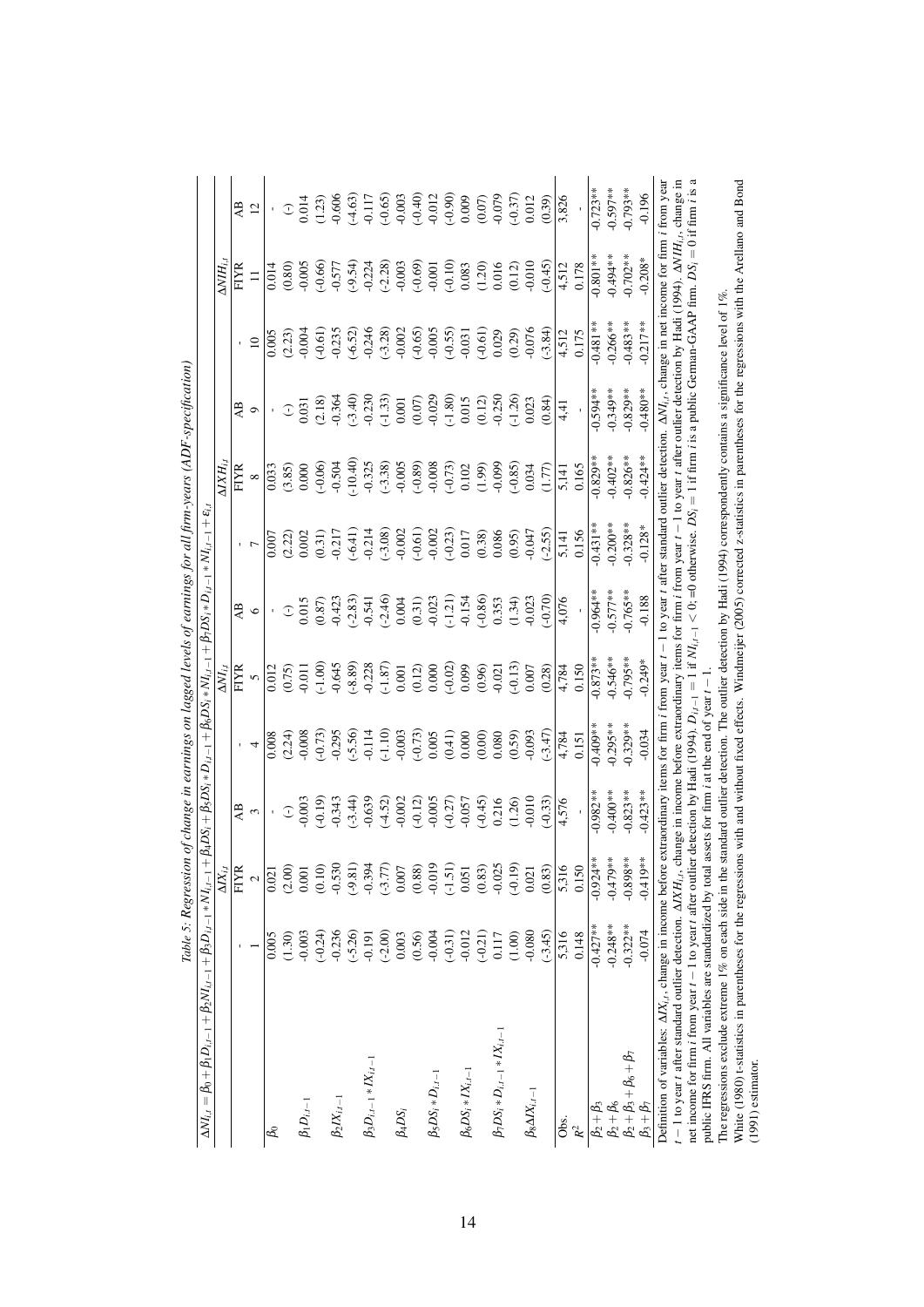fair value based IFRS erode the incentives for conservative accounting that were inherent in the old 'Handelsgesetzbuch' in Germany? Are they, at least in part, responsible for the severity of the 2008 financial crisis? To contribute to finding an answer to these questions, we used a large firm level data set of public German firms that allows us to uncover the impact of financial standards, due to their parallel use over several years in Germany.

Although we do not challenge earlier findings on *unconditional* conservatism, we find compelling evidence that German-GAAP firms have not been more *conditionally* conservative than firms reporting according to IFRS. None of our regressions indicates that the asymmetric persistence between positive and negative shocks has been more pronounced in the set of firms reporting according to the German-GAAP. In most regressions, this difference between the two accounting standards is insignificant. Depending on the specification of the regression we even find that the opposite relationship holds in some cases.

With regard to the policy discussion on the reform of accounting standards, our findings clearly provide only one particular aspect of conservatism. It shows how firms react ex post to an unanticipated shock in earnings. In a broader discussion of the issue, one would certainly need to take into account other aspects, in particular the unconditional conservatism - the extend to which accounting systems safeguard against the incidence of shocks - that has been documented previously in the literature. However our findings indicate that the empirical arguments in favor of a return to the more prudent German-GAAP appear to be more complex than often assumed in public policy discussions on this issue.

Our paper also addresses some econometric issues of the time series approach to measuring conservatism in accounting income. We find that some of the results are sensitive to reasonable alternative specifications of the regression. In the sensitivity analysis, we find that changes in the specification, such as the method of outlier correction, the inclusion of firm fixed effects, and variation in the time series approach, have a substantial quantitative impact on the results of the empirical exercise, although they qualitatively do not change the conclusions. In the paper we therefore highlight the need to find an optimal specification that fits to each respective data set and the need to establish a toolkit for finding such an optimal specification when analyzing the persistence in income. In our view, a multivariate outlier correction, an inclusion of fixed effects, and a classical unit root-type test specification would be an important part of this toolkit.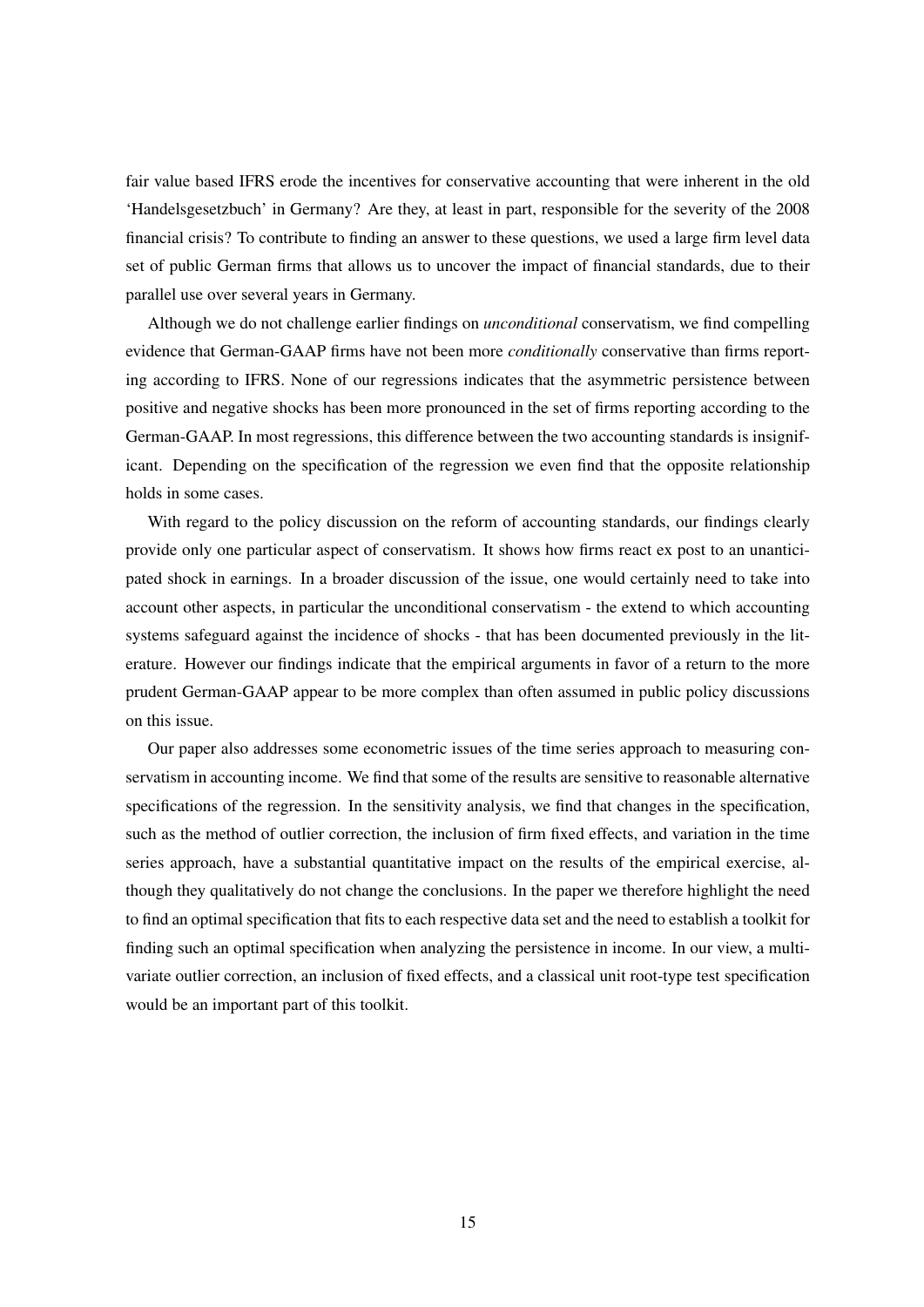# **References**

- Arellano, M.; Bond, S. (1991). Some Tests of Specification for Panel Data: Monte Carlo Evidence and an Application to Employment Equations. Review of Economic Studies, 58 (2), 277–297.
- Ball, R.; Robin, A.; Wu, J.S. (2003). Incentives versus Standards: Properties of Accounting Income in Four East Asian Countries. Journal of Accounting and Economics, 36 (1-3), 235–270.
- Ball, R.; Shivakumar, L. (2005). Earnings Quality in UK Private Firms: Comparative Loss Recognition Timeliness. Journal of Accounting and Economics, 39 (1), 83–128.
- Baltagi, B.H. (2008). Econometric Analysis of Panel Data. John Wiley & Sons Ltd.
- Basu, S. (1997). The Conservatism Principle and the Asymmetric Timeliness of Earnings. Journal of Accounting and Economics, 25 (1), 1–34.
- Bhargava, A.; Franzini, L.; Narendranathan, W. (1982). Serial Correlation and the Fixed Effects Model. The Review of Economic Studies, 49 (4), 533–549.
- Brauer, S.; Westermann, F. (2010). A Note on the Time Series Measure of Conservatism. CESifo Working Paper No. 2968.
- Bushman, R.M.; Piotroski, J.D. (2006). Financial Reporting Incentives for Conservative Accounting: The Influence of Legal and Political Institutions. Journal of Accounting and Economics, 42 (1-2), 107–148.
- Dietrich, J.R.; Muller, K.A.; Riedl, E.J. (2007). Asymmetric Timeliness Tests of Accounting Conservatism. Review of Accounting Studies, 12 (1), 95–124.
- Ding, Y.; Hope, O.K.; Jeanjean, T.; Stolowy, H. (2007). Differences between Domestic Accounting Standards and IAS: Measurement, Determinants and Implications. Journal of Accounting and Public Policy, 26 (1), 1–38.
- Ding, Y.; Jeanjean, T.; Stolowy, H. (2005). Why do National GAAP Differ from IAS? The Role of Culture. The International Journal of Accounting, 40 (4), 325–350.
- Enders, W.; Granger, C.W.J. (1998). Unit-root Tests and Asymmetric Adjustment with an Example Using the Term Structure of Interest Rates. Journal of Business & Economic Statistics, 16 (3), 304–311.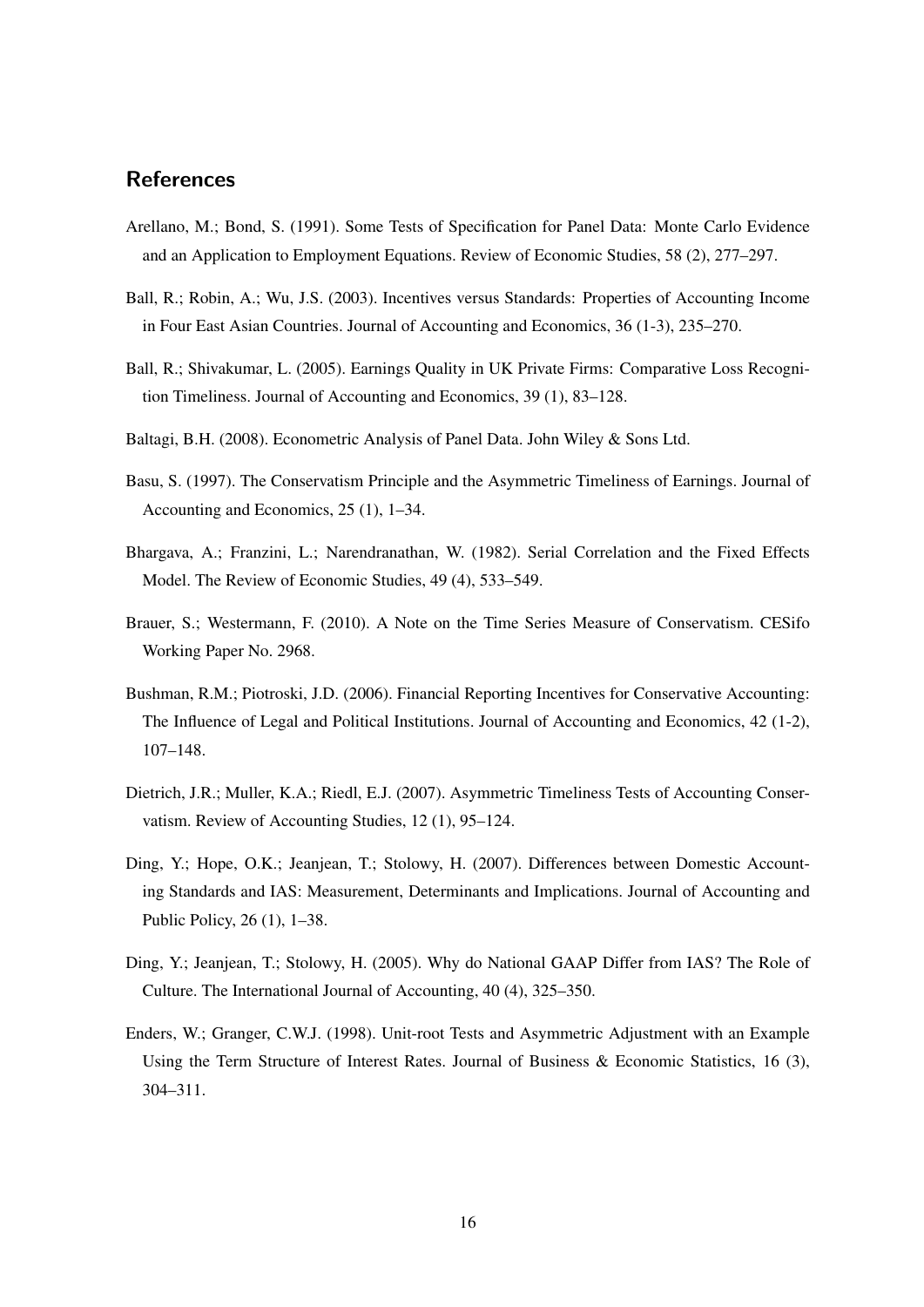- Gassen, J.; Fuelbier, R.U.; Sellhorn, T. (2006). International Differences in Conditional Conservatism - The Role of Unconditional Conservatism and Income Smoothing. European Accounting Review, 15 (4), 527–564.
- Gassen, J.; Sellhorn, T. (2006). Applying IFRS in Germany Determinants and Consequences. Betriebswirtschaftliche Forschung und Praxis, 58 (4), 365–386.
- Giner, B.; Rees, W. (2001). On the Asymmetric Recognition of Good and Bad News in France, Germany and the United Kingdom. Journal of Business Finance & Accounting, 28 (9) & (10), 1285–1331.
- Hadi, A.S. (1992). Identifying Multiple Outliers in Multivariate Data. Journal of the Royal Statistical Society, Series (B), 54 (3), 761-771.
- Hadi, A.S. (1994). A Modification of a Method for the Detection of Outliers in Multivariate Samples. Journal of the Royal Statistical Society, Series (B), 56 (2), 393–396.
- Hausman, J.A. (1978). Specification Tests in Econometrics. Econometrica, 46 (6), 1251–1271.
- Hung, M.; Subramanyam, K.R. (2007). Financial Statement Effects of Adopting International Accounting Standards: The Case of Germany. Review of Accounting Studies, 12 (4), 623–657.
- Laux, C.; Leuz, C. (2010). Did Fair-Value Accounting Contribute to the Financial Crisis? Journal of Economic Perspectives, 24 (1), 93–118.
- Raonic, I.; McLeay, S.; Asimakopoulos, I. (2004). The Timeliness of Income Recognition by European Companies: An Analysis of Institutional and Market Complexity. Journal of Business Finance & Accounting, 31 (1) & (2), 115–148.
- Véron, N. (2008). Fair Value Accounting is the Wrong Scapegoat for this Crisis. Accounting in Europe, 5 (2), 63–69.
- White, H. (1980). A Heteroskedasticity-Consistent Covariance Matrix Estimator and a Direct Test for Heteroskedasticity. Econometrica, 48 (4), 817–838.
- Windmeijer, F. (2005). A Finite Sample Correction for the Variance of Linear Efficient two-step GMM estimators. Journal of Econometrics, 126 (1), 25–51.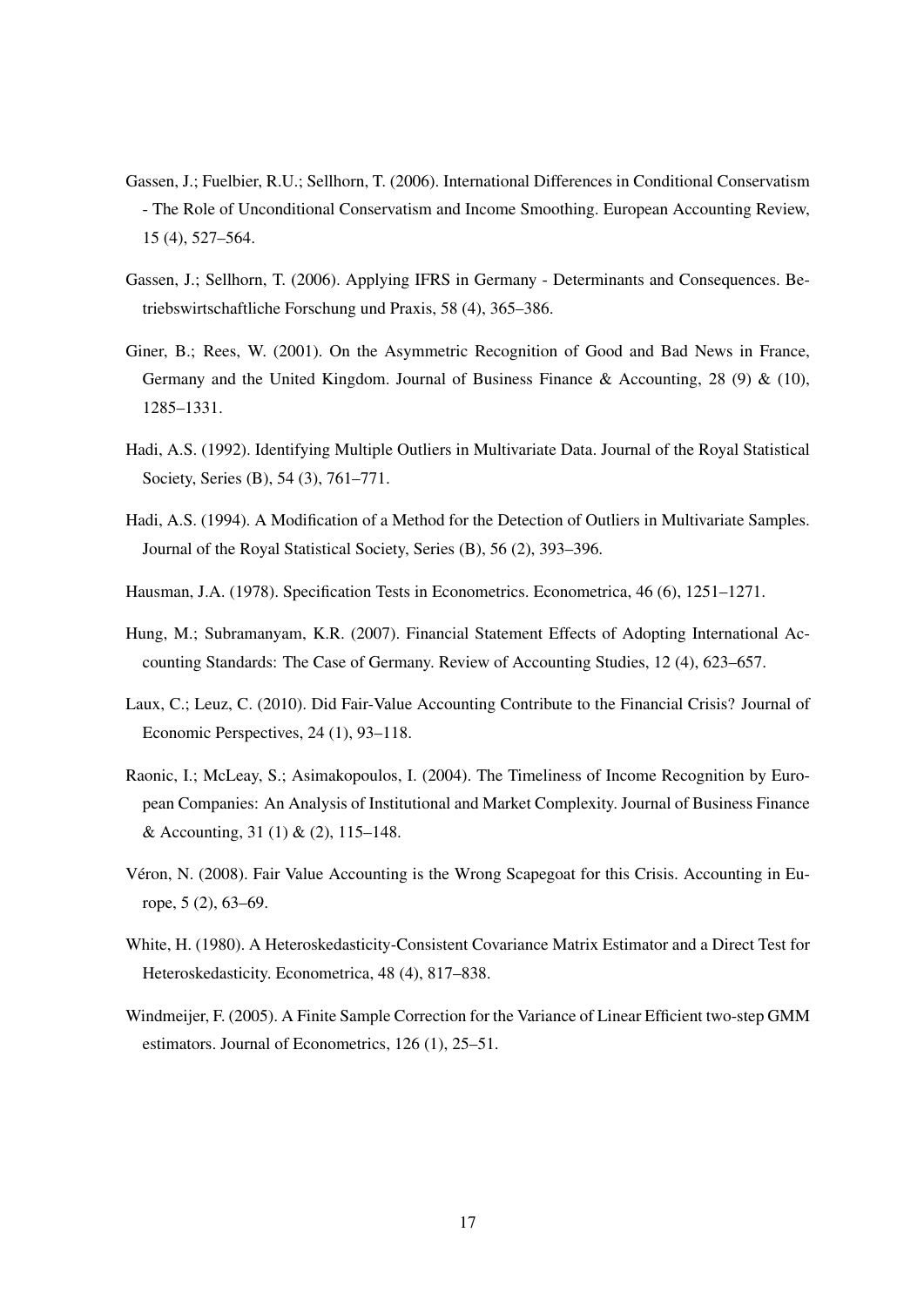| $\Delta NI_{i,t} = \alpha_0 + \alpha_1 D_{i,t-1} + \alpha_2 \Delta NI_{i,t-1} + \alpha_3 D_{i,t-1} * \Delta NI_{i,t-1} + \alpha_4 DS_i + \alpha_5 DS_i * D_{i,t-1} + \alpha_6 DS_i * \Delta NI_{i,t-1} + \alpha_7 DS_i * D_{i,t-1} * \Delta NI_{i,t-1} + \varepsilon_{i,t}$ |            |                    |            |            |                   |                          |                          |                      |                          |            |                    |            |
|-----------------------------------------------------------------------------------------------------------------------------------------------------------------------------------------------------------------------------------------------------------------------------|------------|--------------------|------------|------------|-------------------|--------------------------|--------------------------|----------------------|--------------------------|------------|--------------------|------------|
|                                                                                                                                                                                                                                                                             |            | $\Delta I X_{i,t}$ |            |            | $\Delta NI_{i.t}$ |                          |                          | $\Delta I X H_{i.t}$ |                          |            | $\Delta NIH_{i,t}$ |            |
|                                                                                                                                                                                                                                                                             |            | <b>FIYR</b>        | AB         | ٠          | <b>FIYR</b>       | AB                       | $\overline{\phantom{a}}$ | <b>FIYR</b>          | AB                       |            | <b>FIYR</b>        | AB         |
|                                                                                                                                                                                                                                                                             |            | 2                  | 3          | 4          | 5                 | 6                        | $\overline{7}$           | 8                    | 9                        | 10         | 11                 | 12         |
| $\alpha_0$                                                                                                                                                                                                                                                                  | 0.003      | $-0.009$           |            | 0.003      | $-0.003$          | $\overline{\phantom{a}}$ | 0.000                    | $-0.001$             | $\overline{\phantom{a}}$ | $-0.002$   | $-0.011$           |            |
|                                                                                                                                                                                                                                                                             | (1.06)     | $(-1.12)$          | $(-)$      | (1.01)     | $(-0.46)$         | $(-)$                    | (0.05)                   | $(-0.20)$            | $(-)$                    | $(-0.83)$  | $(-2.04)$          | $(-)$      |
| $\alpha_1D_{i,t-1}$                                                                                                                                                                                                                                                         | $-0.020$   | $-0.018$           | $-0.013$   | $-0.017$   | $-0.016$          | $-0.018$                 | $-0.011$                 | $-0.010$             | $-0.003$                 | $-0.007$   | $-0.006$           | $-0.006$   |
|                                                                                                                                                                                                                                                                             | $(-4.20)$  | $(-4.03)$          | $(-1.91)$  | $(-4.02)$  | $(-3.78)$         | $(-3.01)$                | $(-3.16)$                | $(-2.51)$            | $(-0.57)$                | $(-2.31)$  | $(-1.71)$          | $(-1.15)$  |
| $\alpha_2 \Delta NI_{i,t-1}$                                                                                                                                                                                                                                                | $-0.214$   | $-0.288$           | $-0.146$   | $-0.222$   | $-0.306$          | $-0.015$                 | $-0.165$                 | $-0.214$             | $-0.038$                 | $-0.176$   | $-0.193$           | $-0.015$   |
|                                                                                                                                                                                                                                                                             | $(-5.03)$  | $(-5.04)$          | $(-1.64)$  | $(-4.74)$  | $(-4.80)$         | $(-0.19)$                | $(-4.42)$                | $(-4.16)$            | $(-0.48)$                | $(-4.90)$  | $(-4.00)$          | $(-0.19)$  |
| $\alpha_3D_{i,t-1}*\Delta NI_{i,t-1}$                                                                                                                                                                                                                                       | $-0.093$   | $-0.134$           | $-0.088$   | $-0.172$   | $-0.146$          | $-0.477$                 | $-0.107$                 | $-0.160$             | $-0.073$                 | $-0.157$   | $-0.259$           | $-0.248$   |
|                                                                                                                                                                                                                                                                             | $(-1.35)$  | $(-1.36)$          | $(-0.61)$  | $(-2.28)$  | $(-1.28)$         | $(-3.05)$                | $(-1.92)$                | $(-1.96)$            | $(-0.55)$                | $(-2.65)$  | $(-3.00)$          | $(-1.84)$  |
| $\alpha_4 DS_i$                                                                                                                                                                                                                                                             | 0.000      | 0.018              | 0.106      | $-0.001$   | $-0.008$          | 0.075                    | 0.002                    | 0.013                | 0.082                    | 0.004      | $-0.002$           | 0.067      |
|                                                                                                                                                                                                                                                                             | $(-0.06)$  | (1.93)             | (5.38)     | $(-0.27)$  | $(-0.65)$         | (3.55)                   | (0.67)                   | (1.63)               | (4.54)                   | (1.27)     | $(-0.16)$          | (3.22)     |
| $\alpha_5 DS_i * D_{i,t-1}$                                                                                                                                                                                                                                                 | 0.007      | 0.006              | 0.002      | 0.006      | 0.007             | 0.011                    | 0.000                    | $-0.002$             | $-0.007$                 | $-0.003$   | $-0.003$           | $-0.004$   |
|                                                                                                                                                                                                                                                                             | (1.11)     | (0.97)             | (0.19)     | (1.07)     | (1.11)            | (1.18)                   | $(-0.08)$                | $(-0.36)$            | $(-0.86)$                | $(-0.81)$  | $(-0.58)$          | $(-0.58)$  |
| $\alpha_6 DS_i * \Delta NI_{i,t-1}$                                                                                                                                                                                                                                         | 0.015      | 0.086              | $-0.075$   | 0.007      | 0.082             | $-0.200$                 | $-0.028$                 | $-0.003$             | $-0.245$                 | $-0.022$   | $-0.031$           | $-0.359$   |
|                                                                                                                                                                                                                                                                             | (0.13)     | (0.83)             | $(-0.44)$  | (0.05)     | (0.71)            | $(-1.18)$                | $(-0.29)$                | $(-0.03)$            | $(-1.63)$                | $(-0.23)$  | $(-0.32)$          | $(-2.37)$  |
| $\alpha_7 DS_i * D_{i,t-1} * \Delta NI_{i,t-1}$                                                                                                                                                                                                                             | 0.033      | 0.026              | 0.124      | $-0.002$   | $-0.048$          | 0.441                    | 0.072                    | 0.113                | 0.238                    | $-0.012$   | 0.137              | 0.459      |
|                                                                                                                                                                                                                                                                             | (0.21)     | (0.20)             | (0.52)     | $(-0.01)$  | $(-0.32)$         | (1.56)                   | (0.57)                   | (0.73)               | (1.11)                   | $(-0.09)$  | (0.93)             | (1.98)     |
| Obs.                                                                                                                                                                                                                                                                        | 5.337      | 5.337              | 4.596      | 4.805      | 4.805             | 4.103                    | 5,177                    | 5.177                | 4,441                    | 4.638      | 4,638              | 3,932      |
| $R^2$                                                                                                                                                                                                                                                                       | 0.050      | 0.081              |            | 0.075      | 0.099             | $\overline{\phantom{a}}$ | 0.037                    | 0.069                | $\overline{\phantom{a}}$ | 0.060      | 0.085              |            |
| $\alpha_2 + \alpha_3$                                                                                                                                                                                                                                                       | $-0.307**$ | $-0.422**$         | $-0.234**$ | $-0.394**$ | $-0.452**$        | $-0.492**$               | $-0.272**$               | $-0.374**$           | $-0.111$                 | $-0.333**$ | $-0.452**$         | $-0.263**$ |
| $\alpha_2 + \alpha_6$                                                                                                                                                                                                                                                       | $-0.199$   | $-0.202*$          | $-0.221$   | $-0.215$   | $-0.224*$         | $-0.215$                 | $-0.193*$                | $-0.217*$            | $-0.283*$                | $-0.198*$  | $-0.224*$          | $-0.374*$  |
| $\alpha_2 + \alpha_3 + \alpha_6 + \alpha_7$                                                                                                                                                                                                                                 | $-0.259**$ | $-0.310**$         | $-0.185*$  | $-0.389**$ | $-0.418**$        | $-0.251$                 | $-0.228**$               | $-0.264**$           | $-0.118$                 | $-0.367**$ | $-0.346**$         | $-0.163$   |
| $\alpha_3 + \alpha_7$                                                                                                                                                                                                                                                       | $-0.060$   | $-0.108$           | 0.036      | $-0.174$   | $-0.194$          | $-0.036$                 | $-0.035$                 | $-0.047$             | 0.165                    | $-0.169$   | $-0.122$           | 0.211      |

Table 6: Regression of change in earnings on lagged change in earnings for all firm-years (Basu (1997)-specification)

Definition of variables:  $\Delta X_{i,t}$ , change in income before extraordinary items for firm i from year  $t-1$  to year t after standard outlier detection.  $\Delta N_{i,t}$ , change in net income for firm i from year  $t-1$  to year t after standard outlier detection.  $\Delta X H_{i,t}$ , change in income before extraordinary items for firm i from year  $t-1$  to year t after outlier detection by Hadi (1994).  $\Delta N H_{i,t}$ , change in net income for firm *i* from year  $t - 1$  to year t after outlier detection by Hadi (1994).  $D_{i,t-1} = 1$  if  $\Delta NI_{i,t-1} < 0$ ; =0 otherwise.  $DS_i = 1$  if firm-year i belongs to 1981-1997.  $DS_i = 0$  if firm-year i belongs to 1998-2008. All variables are standardized by total assets for firm *<sup>i</sup>* at the end of year *<sup>t</sup>* <sup>−</sup>1.

The regressions exclude extreme 1% on each side in the standard outlier detection. The outlier detection by Hadi (1994) correspondently contains a significance level of 1%.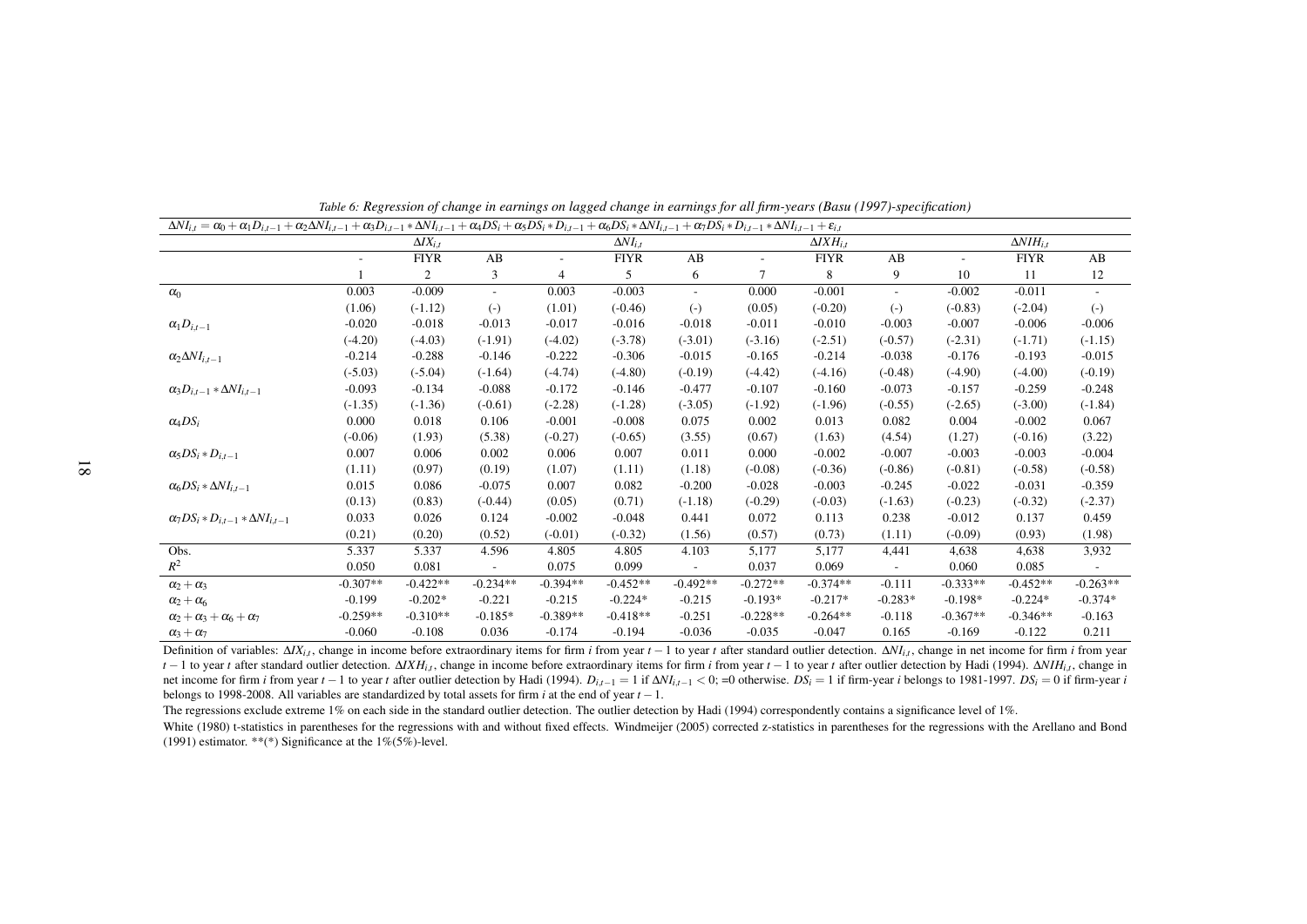| $\Delta NI_{i,t} = \beta_0 + \beta_1 D_{i,t-1} + \beta_2 NI_{i,t-1} + \beta_3 D_{i,t-1} * NI_{i,t-1} + \beta_4 DS_i + \beta_5 DS_i * D_{i,t-1} + \beta_6 DS_i * NI_{i,t-1} + \beta_7 DS_i * D_{i,t-1} * NI_{i,t-1} + \varepsilon_{i,t}$ |            |                    |            |            |                   |            |                          |                                              |                          |            |                      |                          |
|-----------------------------------------------------------------------------------------------------------------------------------------------------------------------------------------------------------------------------------------|------------|--------------------|------------|------------|-------------------|------------|--------------------------|----------------------------------------------|--------------------------|------------|----------------------|--------------------------|
|                                                                                                                                                                                                                                         |            | $\Delta I X_{i,t}$ |            |            | $\Delta NI_{i.t}$ |            |                          | $\overline{\Delta}$ <i>IXH<sub>i,t</sub></i> |                          |            | $\Delta N I H_{i.t}$ |                          |
|                                                                                                                                                                                                                                         |            | <b>FIYR</b>        | AB         |            | <b>FIYR</b>       | AB         | $\overline{\phantom{a}}$ | <b>FIYR</b>                                  | AB                       |            | <b>FIYR</b>          | AB                       |
|                                                                                                                                                                                                                                         |            | 2                  | 3          | 4          | 5                 | 6          | 7                        | 8                                            | 9                        | 10         | 11                   | 12                       |
| $\beta_0$                                                                                                                                                                                                                               | 0.012      | 0.023              | Ξ.         | 0.008      | 0.012             | $\sim$     | 0.009                    | 0.013                                        | $\overline{\phantom{a}}$ | 0.007      | 0.017                | $\overline{\phantom{a}}$ |
|                                                                                                                                                                                                                                         | (3.90)     | (3.66)             | $(-)$      | (3.38)     | (2.10)            | $(-)$      | (3.84)                   | (2.30)                                       | $(-)$                    | (3.96)     | (3.60)               | $(-)$                    |
| $\beta_1 D_{i,t-1}$                                                                                                                                                                                                                     | $-0.012$   | $-0.014$           | $-0.024$   | $-0.018$   | $-0.016$          | $-0.032$   | $-0.005$                 | $-0.011$                                     | $-0.017$                 | $-0.015$   | $-0.019$             | $-0.019$                 |
|                                                                                                                                                                                                                                         | $(-1.54)$  | $(-1.73)$          | $(-2.19)$  | $(-2.67)$  | $(-2.04)$         | $(-3.03)$  | $(-0.81)$                | $(-1.70)$                                    | $(-1.73)$                | $(-2.96)$  | $(-3.38)$            | $(-2.17)$                |
| $\beta_2 NI_{i,t-1}$                                                                                                                                                                                                                    | $-0.341$   | $-0.590$           | $-0.616$   | $-0.361$   | $-0.606$          | $-0.706$   | $-0.292$                 | $-0.520$                                     | $-0.478$                 | $-0.340$   | $-0.612$             | $-0.672$                 |
|                                                                                                                                                                                                                                         | $(-9.77)$  | $(-13.70)$         | $(-7.43)$  | $(-8.79)$  | $(-11.14)$        | $(-6.48)$  | $(-11.01)$               | $(-13.43)$                                   | $(-6.04)$                | $(-11.19)$ | $(-14.10)$           | $(-7.88)$                |
| $\beta_3 D_{i,t-1} * NI_{i,t-1}$                                                                                                                                                                                                        | $-0.041$   | $-0.272$           | $-0.272$   | $-0.079$   | $-0.225$          | $-0.210$   | $-0.094$                 | $-0.334$                                     | $-0.343$                 | $-0.146$   | $-0.259$             | $-0.182$                 |
|                                                                                                                                                                                                                                         | $(-0.63)$  | $(-3.45)$          | $(-2.74)$  | $(-1.16)$  | $(-2.76)$         | $(-1.48)$  | $(-2.04)$                | $(-5.34)$                                    | $(-3.48)$                | $(-2.88)$  | $(-3.64)$            | $(-1.53)$                |
| $\beta_4DS_i$                                                                                                                                                                                                                           | $-0.003$   | $-0.022$           | 0.033      | $-0.004$   | $-0.001$          | 0.000      | $-0.002$                 | 0.010                                        | 0.000                    | $-0.003$   | $-0.005$             | 0.000                    |
|                                                                                                                                                                                                                                         | $(-0.81)$  | $(-2.64)$          | (1.81)     | $(-1.07)$  | $(-0.07)$         | (0.00)     | $(-0.46)$                | (1.28)                                       | (0.00)                   | $(-1.35)$  | $(-0.78)$            | (0.00)                   |
| $\beta_5DS_i*D_{i,t-1}$                                                                                                                                                                                                                 | 0.011      | 0.007              | 0.017      | 0.017      | 0.011             | 0.027      | 0.004                    | 0.004                                        | 0.011                    | 0.004      | 0.011                | 0.019                    |
|                                                                                                                                                                                                                                         | (0.98)     | (0.65)             | (1.24)     | (1.66)     | (1.02)            | (1.76)     | (0.41)                   | (0.37)                                       | (0.83)                   | (0.44)     | (1.22)               | (1.47)                   |
| $\beta_6DS_i * NI_{i,t-1}$                                                                                                                                                                                                              | 0.110      | 0.220              | 0.187      | 0.079      | 0.174             | 0.210      | 0.078                    | 0.176                                        | 0.085                    | 0.072      | 0.188                | 0.179                    |
|                                                                                                                                                                                                                                         | (2.23)     | (3.46)             | (2.07)     | (0.93)     | (1.68)            | (1.65)     | (1.88)                   | (3.33)                                       | (0.93)                   | (1.35)     | (2.43)               | (1.68)                   |
| $\beta_7 DS_i * D_{i,t-1} * NI_{i,t-1}$                                                                                                                                                                                                 | $-0.075$   | $-0.030$           | $-0.111$   | $-0.006$   | 0.005             | $-0.044$   | $-0.071$                 | $-0.017$                                     | $-0.031$                 | $-0.157$   | 0.001                | 0.018                    |
|                                                                                                                                                                                                                                         | $(-0.59)$  | $(-0.23)$          | $(-0.68)$  | $(-0.04)$  | (0.03)            | $(-0.21)$  | $(-0.66)$                | $(-0.15)$                                    | $(-0.18)$                | $(-1.39)$  | (0.01)               | (0.08)                   |
| Obs.                                                                                                                                                                                                                                    | 6,125      | 6,125              | 5,299      | 5,563      | 5,563             | 4,760      | 6,026                    | 6,026                                        | 5,197                    | 5,407      | 5,407                | 4,608                    |
| $R^2$                                                                                                                                                                                                                                   | 0.148      | 0.159              |            | 0.152      | 0.162             |            | 0.168                    | 0.181                                        |                          | 0.193      | 0.204                |                          |
| $\beta_2+\beta_3$                                                                                                                                                                                                                       | $-0.382**$ | $-0.862**$         | $-0.888**$ | $-0.440**$ | $-0.831**$        | $-0.916**$ | $-0.386**$               | $-0.854**$                                   | $-0.821**$               | $-0.486**$ | $-0.871**$           | $-0.854**$               |
| $\beta_2+\beta_6$                                                                                                                                                                                                                       | $-0.231**$ | $-0.370**$         | $-0.429**$ | $-0.282**$ | $-0.432**$        | $-0.496**$ | $-0.214**$               | $-0.344**$                                   | $-0.393**$               | $-0.268**$ | $-0.424**$           | $-0.493**$               |
| $\beta_2 + \beta_3 + \beta_6 + \beta_7$                                                                                                                                                                                                 | $-0.347**$ | $-0.672**$         | $-0.812**$ | $-0.367**$ | $-0.652**$        | $-0.750**$ | $-0.379**$               | $-0.695**$                                   | $-0.767**$               | $-0.571**$ | $-0.682**$           | $-0.657**$               |
| $\beta_3 + \beta_7$                                                                                                                                                                                                                     | $-0.116$   | $-0.302**$         | $-0.383**$ | $-0.085$   | $-0.220$          | $-0.254$   | $-0.165$                 | $-0.351**$                                   | $-0.374*$                | $-0.303**$ | $-0.258$             | $-0.164$                 |

Table 7: Regression of change in earnings on lagged levels of earnings for all firm-years

Definition of variables:  $\Delta X_{i,t}$ , change in income before extraordinary items for firm i from year  $t-1$  to year t after standard outlier detection.  $\Delta N_{i,t}$ , change in net income for firm i from year  $t-1$  to year t after standard outlier detection.  $\Delta I X H_{i,t}$ , change in income before extraordinary items for firm i from year  $t-1$  to year t after outlier detection by Hadi (1994).  $\Delta NI H_{i,t}$ , change in net income for firm *i* from year  $t-1$  to year t after outlier detection by Hadi (1994).  $D_{i,t-1} = 1$  if  $NI_{i,t-1} < 0$ ; =0 otherwise.  $DS_i = 1$  if firm-year *i* belongs to 1981-1997.  $DS_i = 0$  if firm-year *i* belongs to 1998-2008. All variables are standardized by total assets for firm *<sup>i</sup>* at the end of year *<sup>t</sup>* <sup>−</sup>1.

The regressions exclude extreme 1% on each side in the standard outlier detection. The outlier detection by Hadi (1994) correspondently contains a significance level of 1%.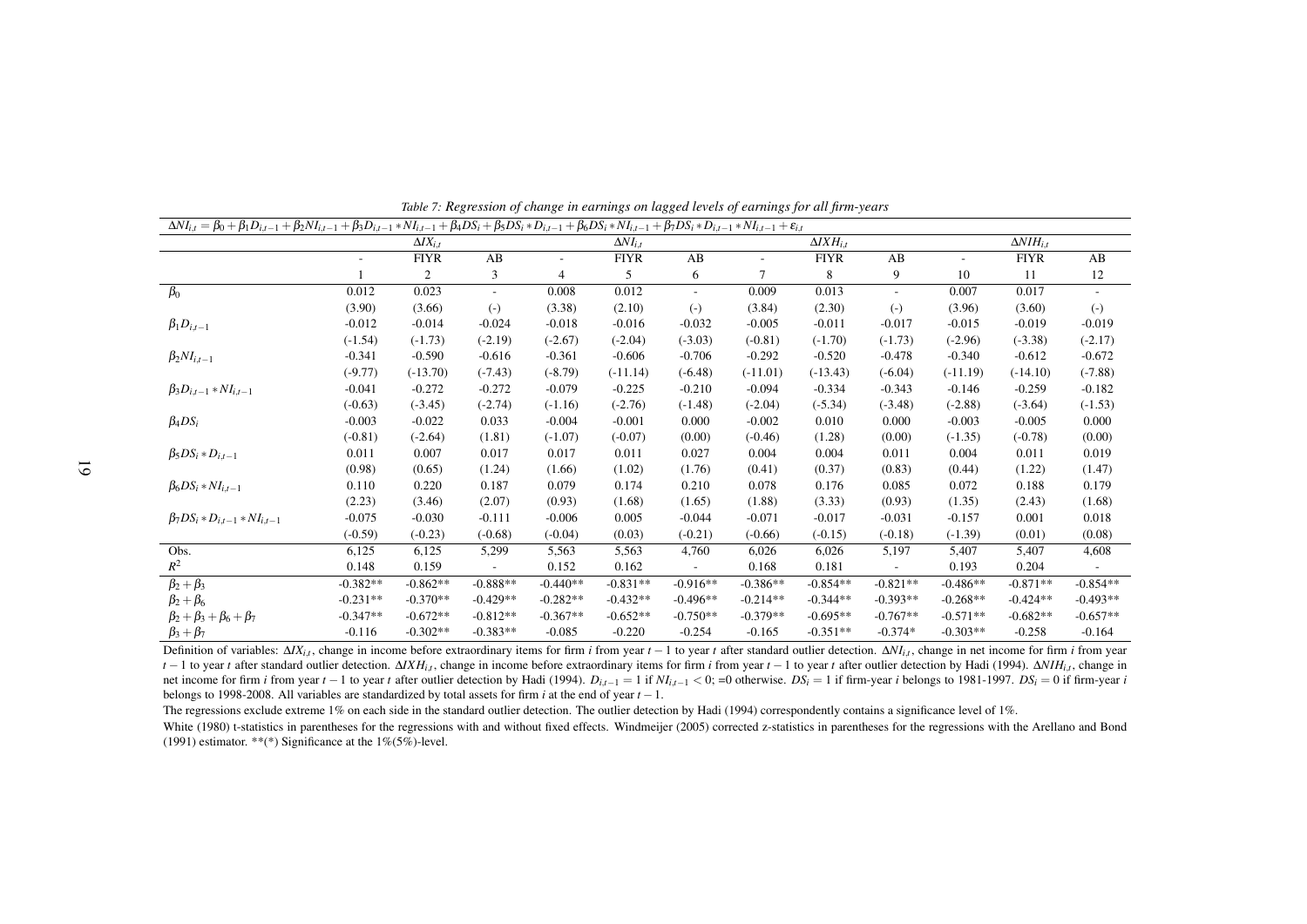| $\Delta NI_{i,t} = \beta_0 + \beta_1 D_{i,t-1} + \beta_2 NI_{i,t-1} + \beta_3 D_{i,t-1} * NI_{i,t-1} + \beta_4 DS_i + \beta_5 DS_i * D_{i,t-1} + \beta_6 DS_i * NI_{i,t-1} + \beta_7 DS_i * D_{i,t-1} * NI_{i,t-1} + \varepsilon_{i,t}$ |            |                    |            |            |                   |            |                          |                      |                          |            |                      |            |
|-----------------------------------------------------------------------------------------------------------------------------------------------------------------------------------------------------------------------------------------|------------|--------------------|------------|------------|-------------------|------------|--------------------------|----------------------|--------------------------|------------|----------------------|------------|
|                                                                                                                                                                                                                                         |            | $\Delta I X_{i,t}$ |            |            | $\Delta NI_{i.t}$ |            |                          | $\Delta I X H_{i.t}$ |                          |            | $\Delta N I H_{i.t}$ |            |
|                                                                                                                                                                                                                                         |            | <b>FIYR</b>        | AB         |            | <b>FIYR</b>       | AB         | $\overline{\phantom{a}}$ | <b>FIYR</b>          | AB                       |            | <b>FIYR</b>          | AB         |
|                                                                                                                                                                                                                                         |            | 2                  | 3          | 4          | 5                 | 6          | 7                        | 8                    | 9                        | 10         | -11                  | 12         |
| $\beta_0$                                                                                                                                                                                                                               | 0.009      | 0.028              |            | 0.006      | 0.026             | $\sim$     | 0.009                    | 0.026                | $\overline{\phantom{a}}$ | 0.007      | 0.014                |            |
|                                                                                                                                                                                                                                         | (2.61)     | (4.49)             | $(-)$      | (1.97)     | (4.67)            | $(-)$      | (3.78)                   | (4.97)               | $(-)$                    | (3.27)     | (3.17)               | $(-)$      |
| $\beta_1 D_{i,t-1}$                                                                                                                                                                                                                     | 0.002      | $-0.013$           | 0.001      | 0.000      | $-0.012$          | $-0.002$   | 0.004                    | $-0.009$             | 0.001                    | 0.003      | $-0.003$             | $-0.002$   |
|                                                                                                                                                                                                                                         | (0.41)     | $(-2.97)$          | (0.15)     | $(-0.02)$  | $(-3.08)$         | $(-0.41)$  | (1.29)                   | $(-2.48)$            | (0.25)                   | (1.20)     | $(-1.09)$            | $(-0.56)$  |
| $\beta_2 NI_{i,t-1}$                                                                                                                                                                                                                    | $-0.277$   | $-0.680$           | $-0.647$   | $-0.306$   | $-0.721$          | $-0.774$   | $-0.246$                 | $-0.614$             | $-0.500$                 | $-0.313$   | $-0.657$             | $-0.747$   |
|                                                                                                                                                                                                                                         | $(-8.42)$  | $(-16.03)$         | $(-9.60)$  | $(-7.22)$  | $(-14.50)$        | $(-7.67)$  | $(-9.98)$                | $(-16.23)$           | $(-7.44)$                | $(-10.54)$ | $(-14.98)$           | $(-9.34)$  |
| $\beta_3 D_{i,t-1} * NI_{i,t-1}$                                                                                                                                                                                                        | $-0.110$   | $-0.080$           | $-0.064$   | $-0.111$   | $-0.055$          | $-0.042$   | $-0.113$                 | $-0.037$             | $-0.008$                 | $-0.088$   | $-0.050$             | 0.019      |
|                                                                                                                                                                                                                                         | $(-2.30)$  | $(-1.88)$          | $(-1.20)$  | $(-1.91)$  | $(-1.00)$         | $(-0.60)$  | $(-3.15)$                | $(-0.94)$            | $(-0.16)$                | $(-2.11)$  | $(-1.12)$            | (0.33)     |
| $\beta_4DS_i$                                                                                                                                                                                                                           | 0.003      | 0.001              | 0.000      | 0.001      | $-0.009$          | 0.000      | 0.001                    | 0.003                | 0.000                    | 0.000      | $-0.002$             | 0.051      |
|                                                                                                                                                                                                                                         | (0.51)     | (0.06)             | (0.00)     | (0.11)     | $(-0.60)$         | (0.00)     | (0.14)                   | (0.37)               | (0.00)                   | (0.11)     | $(-0.12)$            | (2.14)     |
| $\beta_5DS_i*D_{i,t-1}$                                                                                                                                                                                                                 | $-0.002$   | 0.012              | 0.002      | $-0.001$   | 0.009             | 0.001      | $-0.003$                 | 0.010                | 0.002                    | $-0.005$   | 0.001                | 0.003      |
|                                                                                                                                                                                                                                         | $(-0.29)$  | (1.96)             | (0.22)     | $(-0.16)$  | (1.53)            | (0.12)     | $(-0.52)$                | (1.69)               | (0.22)                   | $(-1.20)$  | (0.18)               | (0.44)     |
| $\beta_6DS_i * NI_{i,t-1}$                                                                                                                                                                                                              | 0.063      | 0.246              | 0.182      | 0.001      | 0.137             | 0.111      | 0.053                    | 0.243                | 0.106                    | 0.007      | 0.156                | 0.163      |
|                                                                                                                                                                                                                                         | (1.19)     | (3.99)             | (2.34)     | (0.01)     | (1.51)            | (1.17)     | (1.24)                   | (3.85)               | (1.22)                   | (0.11)     | (1.71)               | (1.41)     |
| $\beta_7 DS_i * D_{i,t-1} * NI_{i,t-1}$                                                                                                                                                                                                 | 0.039      | 0.019              | 0.019      | 0.090      | 0.112             | 0.076      | 0.013                    | $-0.034$             | $-0.019$                 | 0.072      | 0.114                | $-0.013$   |
|                                                                                                                                                                                                                                         | (0.49)     | (0.26)             | (0.21)     | (0.77)     | (0.93)            | (0.67)     | (0.22)                   | $(-0.51)$            | $(-0.24)$                | (0.82)     | (1.16)               | $(-0.14)$  |
| Obs.                                                                                                                                                                                                                                    | 5,316      | 5,316              | 4,576      | 4,784      | 4,784             | 4,076      | 5,141                    | 5,141                | 4,417                    | 4,512      | 4,512                | 3,826      |
| $R^2$                                                                                                                                                                                                                                   | 0.142      | 0.151              |            | 0.144      | 0.150             |            | 0.151                    | 0.159                |                          | 0.161      | 0.170                |            |
| $\beta_2+\beta_3$                                                                                                                                                                                                                       | $-0.387**$ | $-0.760**$         | $-0.711**$ | $-0.417**$ | $-0.776**$        | $-0.816**$ | $-0.359**$               | $-0.651**$           | $-0.508**$               | $-0.401**$ | $-0.707**$           | $-0.728**$ |
| $\beta_2+\beta_6$                                                                                                                                                                                                                       | $-0.214**$ | $-0.434**$         | $-0.465**$ | $-0.305**$ | $-0.584**$        | $-0.663**$ | $-0.193**$               | $-0.371**$           | $-0.394**$               | $-0.306**$ | $-0.501**$           | $-0.584**$ |
| $\beta_2 + \beta_3 + \beta_6 + \beta_7$                                                                                                                                                                                                 | $-0.285**$ | $-0.495**$         | $-0.510**$ | $-0.326**$ | $-0.527**$        | $-0.629**$ | $-0.293**$               | $-0.442**$           | $-0.421**$               | $-0.322**$ | $-0.437**$           | $-0.578**$ |
| $\beta_3 + \beta_7$                                                                                                                                                                                                                     | $-0.071$   | $-0.061$           | $-0.045$   | $-0.021$   | 0.057             | 0.034      | $-0.100*$                | $-0.071$             | $-0.027$                 | $-0.016$   | 0.064                | 0.006      |

Table 8: Regression of change in earnings on lagged levels of earnings for all firm-years (adjusted dummy variable)

Definition of variables:  $\Delta X_{i,t}$ , change in income before extraordinary items for firm i from year  $t-1$  to year t after standard outlier detection.  $\Delta N_{i,t}$ , change in net income for firm i from year  $t-1$  to year t after standard outlier detection.  $\Delta X H_{i,t}$ , change in income before extraordinary items for firm i from year  $t-1$  to year t after outlier detection by Hadi (1994).  $\Delta N H_{i,t}$ , change in net income for firm *i* from year  $t - 1$  to year t after outlier detection by Hadi (1994).  $D_{i,t-1} = 1$  if  $\Delta NI_{i,t-1} < 0$ ; =0 otherwise.  $DS_i = 1$  if firm-year i belongs to 1981-1997.  $DS_i = 0$  if firm-year i belongs to 1998-2008. All variables are standardized by total assets for firm *<sup>i</sup>* at the end of year *<sup>t</sup>* <sup>−</sup>1.

The regressions exclude extreme 1% on each side in the standard outlier detection. The outlier detection by Hadi (1994) correspondently contains <sup>a</sup> significance level of 1%.